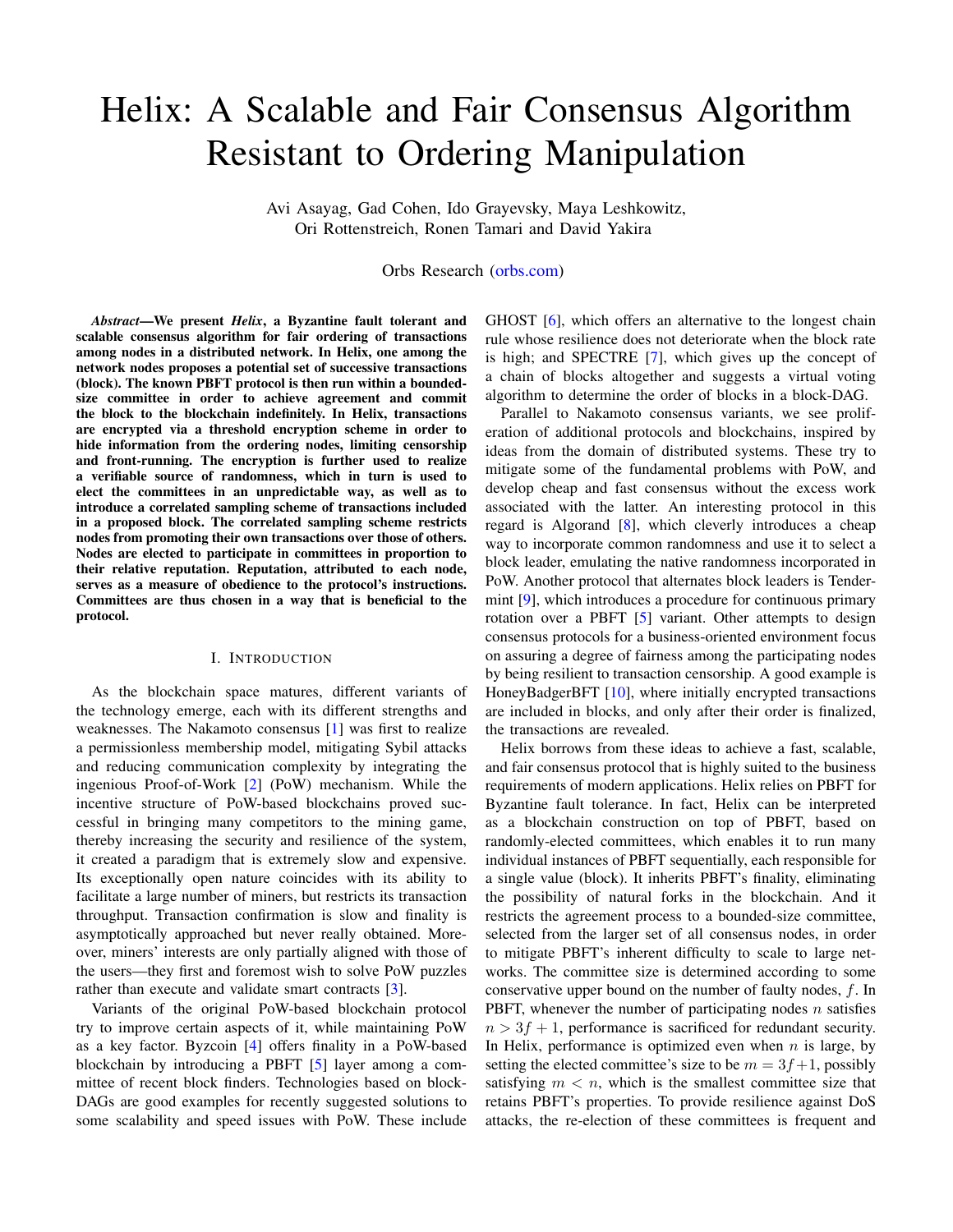unpredictable.

Helix explicitly defines the interests driving its consensus nodes and emphasizes fairness among them in regard to these definitions. Specifically, it focuses on ensuring fair distribution of power among the nodes and on guaranteeing that the order of transactions on the blockchain cannot be manipulated by a single node (or a small coalition). Helix also takes into account the end-users of the protocol and aims to protect them from being censored.

Helix concentrates on the *ordering* of transactions. It does not attribute semantics to the transactions it arranges and is completely unaware of state changes these transactions may invoke<sup>[1](#page-1-0)</sup>. It is therefore possible to use threshold encryption to obfuscate the transactions from the nodes. Once the position of a transaction becomes final, its content is revealed.

The threshold encryption scheme is further used to produce verifiable randomness within the protocol. Helix realizes a randomness beacon without requiring additional rounds of communication<sup>[2](#page-1-1)</sup>. It then makes use of the randomness in two respects: first, to elect leaders (and committees, which are used to address scalability concerns, as PBFT does not scale adequately to large networks) in an unpredictable and non-manipulable manner; and second, to realize correlated sampling  $[13]$ , which is used to force nodes to randomly sample their pool of pending transactions when constructing blocks. The correlated sampling scheme enables new fee models (e.g., constant fees) that differ from traditional approaches and prevent the emergence of undesired fee markets.

Helix assumes a known list of consensus nodes responsible for constructing and validating blocks. Such a list can be defined and modified frequently with various governance schemes—permissioned, based on an authority that explicitly determines the composition of the list; or permissionless, based on stake in the system, PoW or other criteria. For simplicity, through the course of this paper we assume that a set of consensus nodes is given. The fact that consensus nodes are identified allows Helix to introduce a reputation measure, which estimates a node's compatibility with the protocol's instructions. The reputation measure is used to compensate or punish a node, incentivizing correct behavior.

We explicitly mention our three main contributions. First, Helix achieves consensus over a **fair** ordering of transactions, where each block includes an unbiased set of transactions. Put differently, a node cannot prioritize transactions she favors and include them in the block she constructs. Such a restriction enables scenarios where transactions fees cover only the processing costs of a transaction but bare no revenue. In such scenarios nodes prioritize transactions according to

other criteria<sup>[3](#page-1-2)</sup> and such type of fairness becomes relevant. Second, in Helix end-users, which do not take active part in the consensus protocol, enjoy protection from being censored or discriminated against by the nodes that connect them to the network. This is achieved by having the users encrypt their transactions prior to transferring them to their nodes. Finally, while many consensus protocols rely on a stable leader to progress rapidly and suffer great latencies from leader substitution, Helix, under normal flow, efficiently rotates leaders (and committee members). The leader rotation comes only with negligible communication overhead and, unlike other protocols that use a round-robin scheme, is unpredictable and can be weighted non-equally between the nodes.

The remainder of the paper is organized as follows. We begin with some short background in Sec. [II,](#page-1-3) covering basic concepts in distributed systems and a few cryptography primitives used by Helix. Then, in Sec. [III](#page-3-0) we describe our system model. In Sec. [IV](#page-5-0) we give a detailed description of the Helix protocol. Sec. [V](#page-11-0) is dedicated to prove basic properties Helix satisfies. In Sec. [VI](#page-15-0) we focus on epochs with high transaction rates and suggest a sampling scheme to construct blocks in a fair manner. Finally, in Sec. [VII](#page-19-0) we propose a method to synchronize nodes rapidly.

## II. BACKGROUND

## <span id="page-1-3"></span>*A. Distributed systems*

In a distributed system independent entities run local computations and exchange information in order to complete a global task. A fundamental problem in the field is reaching agreement on a common output value. In this problem we consider  $n$  entities, each associated with an input value, and the goal is to design a protocol, executed locally by each entity, which ensures all entities output the same value. Existing agreement protocol are designed with various execution environments in mind, or possible behaviors by entities, and result in different performance characteristics.

The properties of a distributed protocol are affected by the quality of the underlying network communication. A few types of synchronous environments we refer to throughout the paper, taken from [\[14\]](#page-21-13) are given hereafter:

Definition 1 (Strong synchronous network) *A network is said to be strongly synchronous if there exists a known fixed bound,* δ*, such that every message delays at most* δ *time when sent from one point in the network to another.*

Definition 2 (Partial synchronous network) *A network is said to be partially synchronous if there exists a fixed bound,* δ*, on a message's traversal delay and one of the following holds:*

- *1)* δ *always holds, but is unknown.*
- *2)* δ *is known, but only holds starting at some unknown time.*

<span id="page-1-0"></span><sup>&</sup>lt;sup>1</sup>The execution and validation of transactions is beyond the scope of this paper. We mention though, that under the abstraction of a well-defined order (obtained by Helix), invalid transactions can simply be skipped by the execution service.

<span id="page-1-1"></span> $2$ We note that the problem of using multi-party computation to produce verifiable randomness has a long history both in and apart from the context of blockchains [\[11\]](#page-21-11), [\[8\]](#page-21-7), [\[12\]](#page-21-12).

<span id="page-1-2"></span><sup>3</sup>For example, we can think of nodes as application developers that prioritize transactions made by their own users.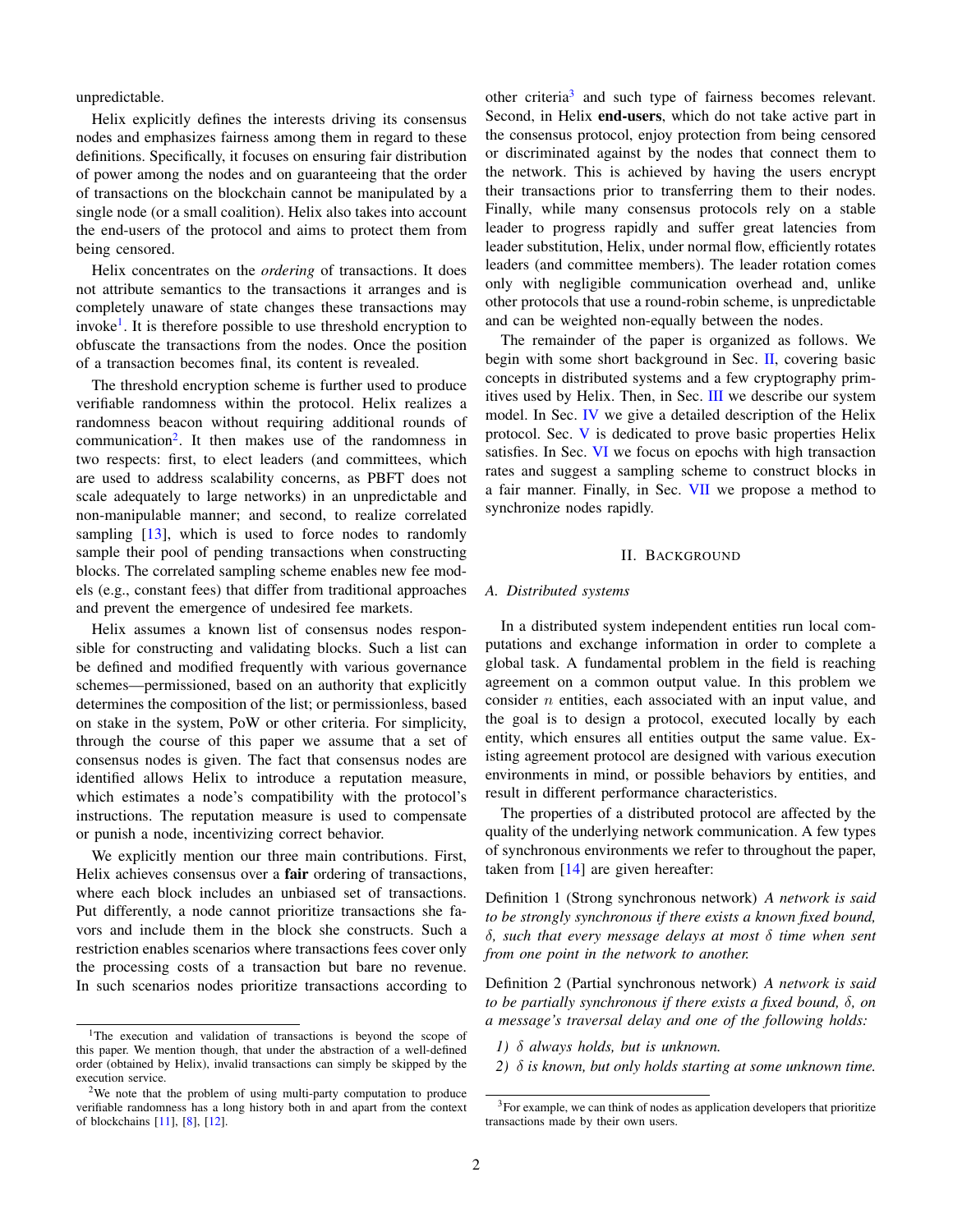A particular execution environment, considered to be general and least constraining with regards to the communication synchrony is the asynchronous network.

Definition 3 (Asynchronous network) *A network is said to be asynchronous if there is no upper bound on a message's traversal delay.*

In the settings presented above, network links can either be *reliable* or *unreliable*. Reliable links are guaranteed to deliver all sent messages, while with unreliable links, messages may be lost in route. In both cases, and in all the environments described above, dispatched messages can be delivered out of order.

We formulate a primitive that captures the essence of agreement by the three following requirements:

Definition 4 (Non-triviality) *If a correct entity outputs a value* v *then some entity proposed* v*.*

Definition 5 (Agreement) *If a correct entity outputs a value* v *then all correct entities output the value* v*.*

Definition 6 (Liveness) *If all correct entities initiated the protocol then, eventually, all correct entities output some value.*

An early protocol to propose a solution to the agreement problem was Paxos [\[15\]](#page-21-14). In Paxos, entities either follow the protocol's prescriptions, or have crashed and thus do not participate at all. Paxos is non-trivial and maintains the agreement property under all circumstances, but is guaranteed to be live only when the network is synchronous and less than half of the entities have crashed. Raft  $[16]$ , a modern Paxos variant, explicitly defines a timeout scheme that achieves liveness when communication is synchronous and reliable.

Fischer, Lynch and Paterson [\[17\]](#page-21-16) showed that a deterministic agreement protocol in an asynchronous network can not guarantee liveness if one entity may crash, even when links are assumed to be reliable<sup>[4](#page-2-0)</sup>. A key idea there is that in an asynchronous system one cannot distinguish between a crashed node and a correct one. Hence, deciding the full network's state and deducing from it an agreed-upon output is impossible.

A variant of the agreement problem assumes a more involved failure model, where nodes may act maliciously in addition to crashing. A Byzantine entity does not follow the protocol's instructions and behaves arbitrarily. This problem is often called *Byzantine agreement* (BA) and was introduced by Lamport, Shostak and Pease [\[19\]](#page-21-17). A well known result in the field of distributed systems is that in an asynchronous network, agreement cannot be reached unless less than 1/3 of the participants are Byzantine.

A natural extension of the single-value agreement problem is to agree on a set of values. In agreement on a sequence (log) of values, the agreement needs to cover both, the output values and their order. Given a solution for a single-value agreement, it can be used as a black box to achieve agreement on a sequence of values. However, a version of Paxos (sometimes called Multi-Paxos or multi-decree Paxos) optimizes it by dividing the consensus protocol to a fast "normal mode" and a slow "recovery mode". The recovery mode (which is also run initially when the protocol starts) selects a leader with a unique (monotonically increasing) ballot number. In the normal mode, the leader coordinates agreement on a sequence of values using an expedited protocol. If the leader fails or is suspected to have failed, the slow recovery mode is run to elect a new one. Similarly, Castro and Liskov proposed Practical Byzantine Fault Tolerance (PBFT) [\[5\]](#page-21-4) which was the first efficient protocol to implement agreement on a sequence of values in the presence of (less than a third) Byzantine entities, employing similar type of optimization.

We further formulate a primitive that satisfies *agreement on a sequence of values* written to a log, through the previous requirements, together with an additional requirement. In agreement on a sequence of values, values are written to a specific slot or index in the log.

Definition 7 (Strong consistency) *For any pair of correct entities*  $i, j$  with corresponding logs  $(v_0^i, v_1^i, \ldots, v_l^i)$  and  $(v_0^j, v_1^j, \ldots, v_{l'}^j)$  where  $l \leq l'$ , it holds that  $v_k^i = v_k^j$  for every  $k \leq l$ .

A protocol that satisfies strong consistency is said to be *safe*. Intuitively, this means that for every position in the log, or index, only one value can be agreed upon and once a value was agreed upon in a certain position, it will stay there indefinitely.

A different approach to reach agreement on a sequence of values is referred to as Nakamoto consensus [\[1\]](#page-21-0). The fundamental data structure that underlies the consensus is the famous *blockchain*. A blockchain, similarly to a linked list, is a sequential data structure composed of blocks, each pointing to the previous one by storing its hash. This yields a very strong property where any modification to the data included in a block utterly changes the output of its hash. Hence, modification of one block in the blockchain causes any succeeding block to change. Therefore, securing the hash of the current block guarantees that any previous block was not tampered and consensus on the history can be kept.

Reaching consensus on the current block remains the main problem. The Nakamoto consensus allows multiple values (blocks) to exist in the same index (height), resulting in a data structure that is better interpreted as a tree of blocks rather than a chain. Of the branches within this tree an entity is aware of, she selects the longest one as the valid chain (more accurately, she selects the branch that admits to the most amount of accumulative work according to the PoW principle [\[2\]](#page-21-1), which we do not explain in this paper). Over time, this rule yields a single prefix-chain that is agreed upon by all. Nakamoto consensus is thus said to satisfy *eventual consistency*, rather than strong consistency or *finality*.

The eventual consistency of the Nakamoto consensus highly depends on the network being strongly synchronous, where

<span id="page-2-0"></span><sup>4</sup>When links are unreliable reaching an agreement is impossible even in a strongly synchronous network, a result known as the two generals problem [\[18\]](#page-21-18).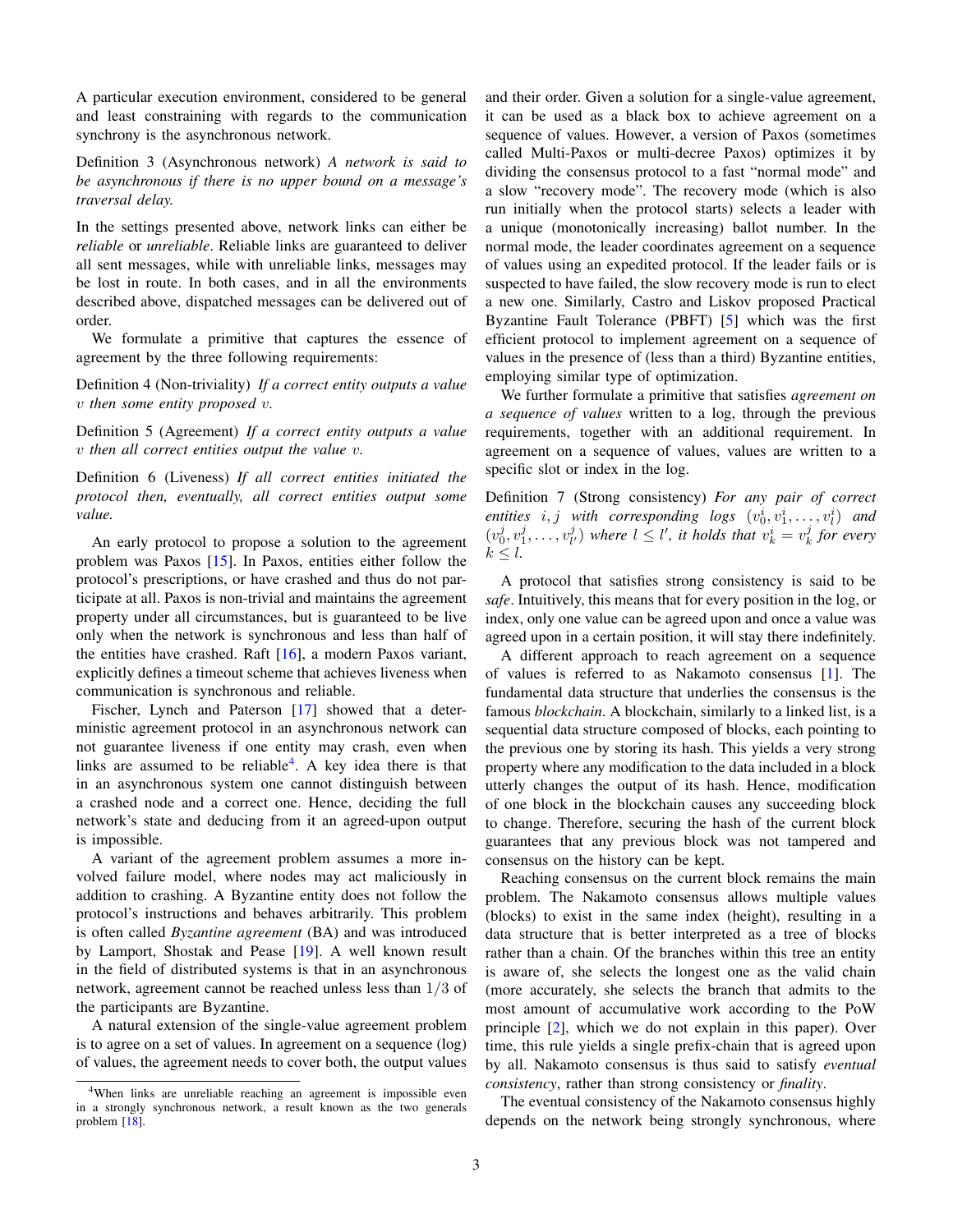new blocks propagate to the network in negligible time relative to the average block creation rate [\[20\]](#page-21-19). In case this assumption does not hold, the resilience of the longest chain rule may become fragile, facilitating an attacker to successfully re-organize the valid chain<sup>[5](#page-3-1)</sup>.

# *B. Cryptographic primitives*

## Threshold Cryptography

Threshold cryptography [\[21\]](#page-21-20) refers broadly to techniques for allowing only *joint groups* of parties to use a cryptosystem, be it to compute signatures, or to decrypt data. In particular, a  $(t, n)$ -threshold encryption cryptosystem is executed by  $n$  entities, any of which can encrypt messages, while the cooperation of  $t + 1$  (for some fixed  $t \in \{1, ..., n-1\}$ ) is necessary in order to decrypt messages successfully. Threshold security guarantees that any attempt by up to  $t$  of the entities to decrypt a ciphertext is bound to fail. The  $(t, n)$ -threshold cryptosystem we refer to in this paper consists of the following components:

- 1) A distributed key generation scheme executed once to set up a common public key  $PK$ , secret keys  $S_0, \ldots, S_{n-1}$ and verification keys  $V_0, \ldots, V_{n-1}$ .
- 2) A non-malleable encryption scheme<sup>[6](#page-3-2)</sup> [\[22\]](#page-21-21) which uses PK for encryption.
- 3) A threshold decryption scheme which consists of two parts. In the first part, individual (and secret) key shares obtained by each entity are used in order to produce decrypted shares (from the ciphertext). The second part allows joining  $t + 1$  decrypted shares in order to retrieve the original message. A non-malleable threshold encryption scheme must include two local verification steps. First, to validate the ciphertext before producing a share, and second, to validate the shares before joining them.

We note that one appropriate choice for a such a threshold encryption cryptosystem is [\[23\]](#page-21-22).

# Hash Functions

We rely on an efficiently computable cryptographic hash function,  $H$ , that maps arbitrarily long strings to binary strings of fixed length. One property we will explicitly assume our hash function admits to is *collision-resistance*:

<span id="page-3-3"></span>Definition 8 *A hash function* H *is said to be* collision resistant *if it is infeasible to find two different strings* x *and* y *such that*  $H(x) = H(y)$ .

Additionally, we model  $H$  as a random oracle  $[24]$  as is often assumed in the literature.

## Digital Signatures

Digital signature schemes enable authenticating a message by verifying it was created by a certain entity. Digital signatures usually require a secret key, denoted by  $sk_i$ , used by entity  $i$  for signing a message, and a public key, denoted by  $pk<sub>i</sub>$ , used for verifying the signature of entity *i*. To prevent anyone else from signing on her behalf, an entity should not share her secret key. Any entity with knowledge of the public key can verify the signature. A digital signature scheme typically consists of three algorithms: a key generation algorithm, a signing algorithm, and a verification algorithm. In order to produce a new pair of keys,  $sk$  and  $pk$ , the generation algorithm is used. The binary string  $\sigma_i(m)$  is referred to as the digital signature of entity i over a message  $m$  and is produced using the signing algorithm and  $sk_i$ .

The main properties required from a digital signature scheme are:

- 1) Legitimate signatures pass verification.  $\sigma_i(m)$  passes the verification algorithm under  $i$ 's public key and the message m.
- 2) Digital signatures are secure. Without knowledge of  $sk_i$ it is infeasible to find a string that passes the verification algorithm, for a message  $m$  that was never signed by  $i$ beforehand, even to an adversary that is allowed to view signatures under  $sk_i$  (for other messages).

We denote by  $\langle m \rangle_{\sigma_i}$  the signature message which contains the message m, the identity of the signer  $pk_i$  and the signature  $\sigma_i(m)$ .

#### III. MODEL

<span id="page-3-0"></span>In this section we introduce the model assumptions that the Helix protocol relies on to achieve safety, liveness and fairness. We assume a strongly synchronous distributed system where participants are connected by a network over which they exchange messages in order to achieve consensus. The participants are presented first, then the network topology and finally the adversarial model. We also mention two communication schemes used in our protocol.

# *A. Participants*

In Helix there are two types of participants—users and nodes. Both locally generate cryptographic key pairs which serve as unique identifiers and help to ensure message authenticity (as described in Sec. [II-B\)](#page-3-3).

Nodes. The nodes participating in the protocol form a fixed set of ids (public keys) known to all. Nodes are run by strong machines with practically non-limited storage and abundant computation power (partially justified by parallelism capabilities). This assumption implies that reasonable local computations are done instantaneously, e.g., signature verification, hash function computation or decryption of encrypted messages. Conversely, we assume nodes cannot break the cryptographic primitives used in the protocol, e.g., forging

<span id="page-3-1"></span><sup>&</sup>lt;sup>5</sup>The GHOST [\[6\]](#page-21-5) protocol suggests the "heaviest subtree" rule to determine the valid chain, partially mitigating this problem.

<span id="page-3-2"></span><sup>6</sup>A non-malleable encryption scheme guarantees that it is impossible to transform a given ciphertext, of a plaintext  $m$ , into another ciphertext which decrypts to a related plaintext,  $f(m)$  (for a known function  $f$ ).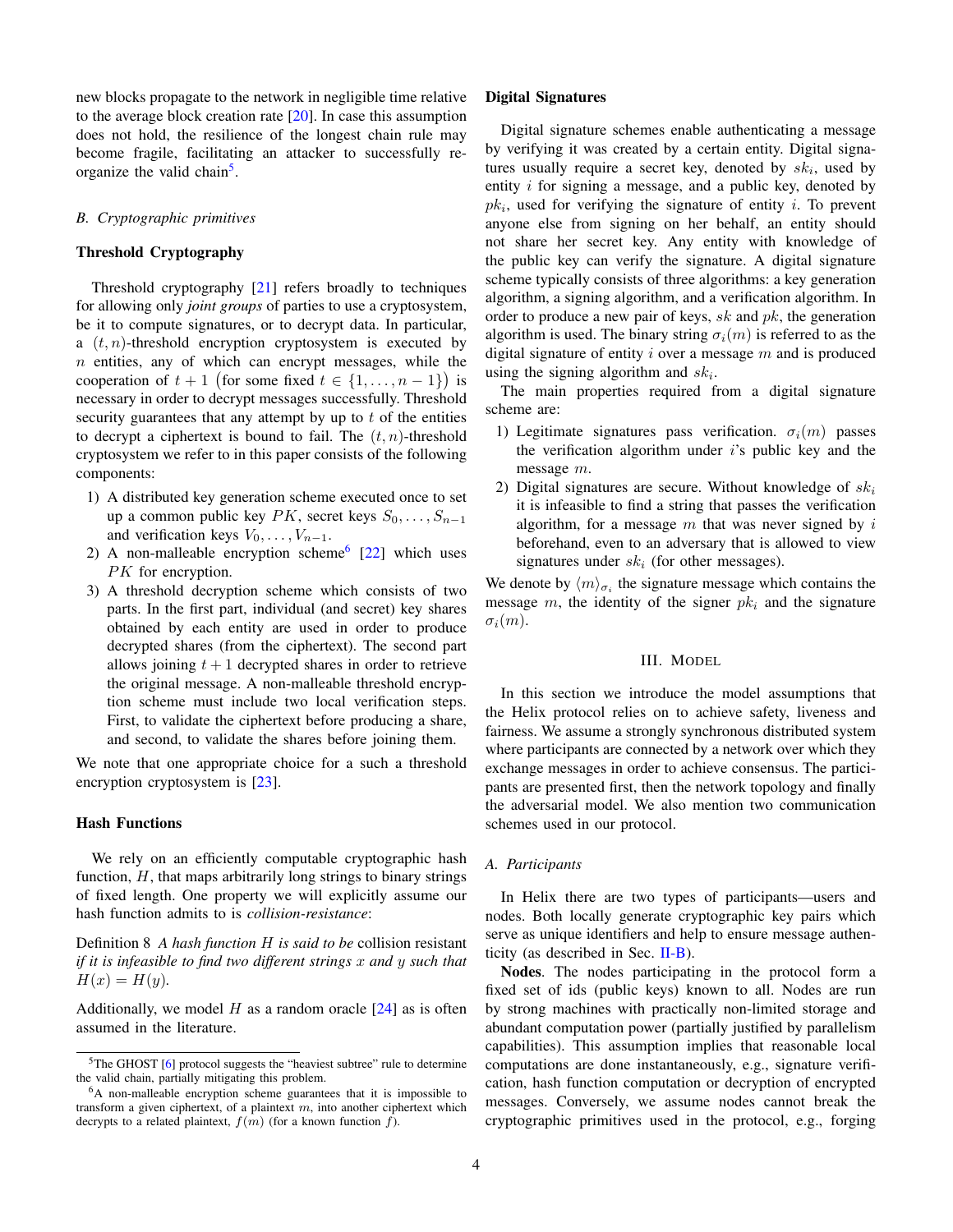digital signatures or finding hash collisions. We further assume that each node owns an internal clock, and that all clocks tick at the same speed; we do not, however, require that the clocks be synchronized across nodes.

Users. Users form an open set of public keys and can join or leave the network as they please. They do not actively engage in the consensus process and can be seen as a virtual fragment of the node they are connected to.

#### *B. Network topology*

There are two types of network connections: *node-node* connections and *user-node* connections. A node-node connection exists between each pair of nodes, such that the nodes are characterized by a clique topology. User-node connections are organized differently, where each user is connected to exactly one node. We assume there are many more users than nodes.

Node-node connections are assumed to be strongly syn-chronous<sup>[7](#page-4-0)</sup>, i.e., messages transmitted over them, are guaranteed to be delivered within a known time period  $\delta$ . This is a reasonable assumption under our circumstances, where the protocol assures limited-sized messages, and node participation is conditioned. In the design of our protocol, we would like both connection types to consume a limited amount of bandwidth<sup>[8](#page-4-1)</sup>.

## *C. Adversary*

We distinguish between *correct* nodes, defined as nodes that follow the protocol's instructions precisely, and *faulty* nodes, which do not. Among the faulty nodes, we further distinguish between *Byzantine* faulty nodes, defined as nodes that act arbitrarily, and *benign* faulty (or sleepy) nodes, which are unresponsive due to a crash or lack of information. We denote the total number of nodes in the network as  $n$ , the number of Byzantine nodes among them as  $f_{\text{Byz}}$ , and the number of sleepy nodes as  $f_{\text{Slp}}$ . Thus, the number of faulty nodes is  $f = f_{\text{Byz}} + f_{\text{Slp}}$ . We restrict the adversary to control at most f faulty nodes, where  $3f + 1 \leq n$ . Note that to achieve safety, it is enough to bound  $f_{\rm Byz}$  rather than  $f = f_{\rm Byz} + f_{\rm Slp}$ .

We assume a single powerful *adversary* that determines which nodes are correct and which nodes are faulty. Generally speaking, the protocol is divided into *terms*, where in each term a single block is added to the blockchain. The adversary is *static* in the sense that she must pre-determine which nodes will be faulty during a given term  $r$ , before the term starts. The adversary is *adaptive* in the sense that in different terms she can choose different faulty nodes. In a specific term, the adversary is restricted to sign only on behalf of the nodes she controls in that term<sup>[10](#page-4-3)</sup>. The adversary controls all the faulty nodes and coordinates their behavior. In addition, she delivers messages between the faulty nodes instantaneously. Hence, the adversary may perfectly coordinate attacks she wishes using all the corrupted nodes.

We maintain that in the context of our environment, assuming network synchronization and a small number of faulty nodes is realistic. First, strong synchronization can be justified by constructing a highly connected network and requiring nodes to obtain high speed connections<sup>[11](#page-4-4)</sup>. Second, a reputation mechanism maintained in our system incentivizes correct participation and increases nodes reliability (see Sec. [IV-D](#page-9-0) for details). The assumed bound on the number of faulty nodes is implied by the chances of each node to be faulty. We note that Helix's performance increases as this bound can be tuned smaller.

Fig. [1](#page-5-1) shows an example of a fully-connected Helix network with eight nodes (illustrated by black large circles), serving various numbers of users (appearing as small red circles).

#### <span id="page-4-5"></span>*D. Communication schemes*

The protocol uses two high level approaches for communication. The first aims to reduce message dissemination time while the second aims to maximize originator anonymity. In both approaches, nodes' bandwidth consumption is limited, i.e., a node is restricted in the number of nodes she sends messages to.

The *fast broadcast* scheme is deterministic (namely, not using random gossip), implying a fixed bound for the time a message is propagated in the network. The scheme is resilient to f Byzantine nodes that do not follow the scheme and may act arbitrarily. Let  $\delta$  be the maximal time it takes for point-topoint messages to arrive at their destinations and let  $\Delta$  be the maximal time it takes a message that a correct node broadcasts, to reach all correct nodes. By the scheme a node multicasts a message to  $2(f + 1)$  neighbors and a message is propagated to the whole network within  $\zeta = O(\log(n/f))$  hops such that  $\Delta = \zeta \cdot \delta$ .

When anonymity is of interest, a second approach is used. The *anonymous broadcast*, generalizes a simple ring topology and uses different heuristics to reach destined nodes while not revealing much information on the identity of the source node.

<span id="page-4-0"></span><sup>&</sup>lt;sup>7</sup>We emphasize that if our network violates the synchrony assumption, i.e., it is asynchronous, our protocol nonetheless satisfies the safety property as shown in Sec. [V-A.](#page-11-1)

<span id="page-4-1"></span><sup>&</sup>lt;sup>8</sup>While many existing BFT protocols assume to be run over a LAN (localarea network) where bandwidth is not the bottleneck, we consider a WAN (wide-area network) where bandwidth constraints are more strict.

<span id="page-4-2"></span><sup>&</sup>lt;sup>9</sup>We further limit the adversary in the amount of resources she controls, which in our protocol is attributed to reputation. We assume the adversary controls at most  $f/n$  of the accumulative reputation of all nodes. This assumption is analogous to the common restriction of Byzantine hash power in PoW chains or stake in PoS chains.

<span id="page-4-3"></span><sup>&</sup>lt;sup>10</sup>One practical way to achieve such a restriction is to utilize ephemeral keys for signing messages. In general, a node creates a pairwise ephemeral key for each term, composed of a secret key and a corresponding public key, which is uniquely associated both to the identity of the node and to some term number. The node publishes in advance (e.g., for the next thousand rounds) a commitment for these exclusive keys (one way of creating such a commitment is by using a Merkle tree and publishing the root). Every term the node signs messages with the term's ephemeral secret key and destroys it when the term ends. Hence, if the adversary takes control over the node in a subsequent term, she cannot sign messages from an earlier term.

<span id="page-4-4"></span><sup>&</sup>lt;sup>11</sup>Centralized relay services such as Bitcoin's FIBRE network (see: [http:](http://bitcoinfibre.org/) [//bitcoinfibre.org/\)](http://bitcoinfibre.org/) serve as a good example for a fast, synchronous and reliable network.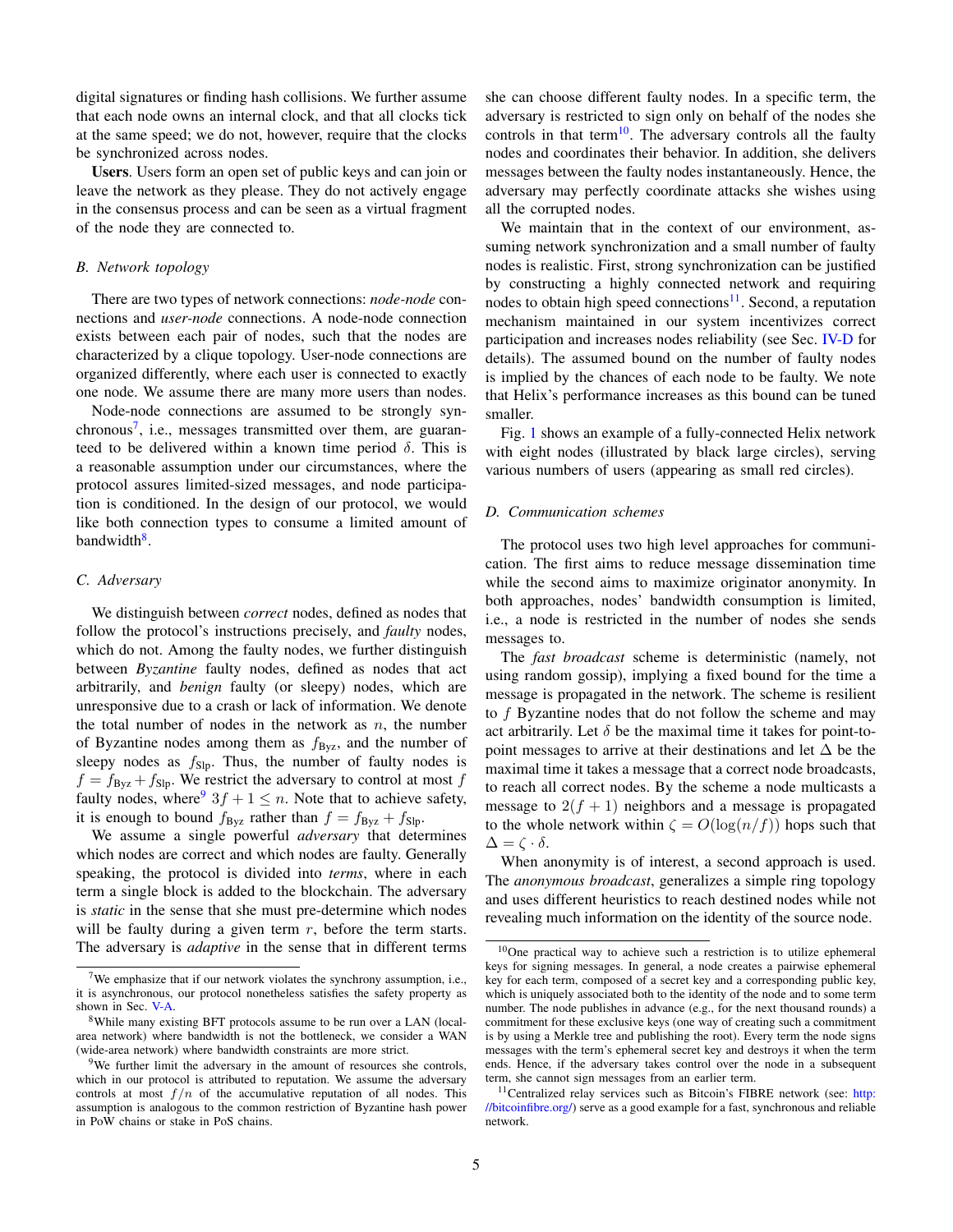<span id="page-5-1"></span>

Figure 1: Illustration of a Helix fully mesh network with  $n = 8$ nodes, serving various numbers of users. Among the nodes,  $m = 4$  nodes (filled with dots) participate in the committee of some term  $r$ .

## IV. THE HELIX PROTOCOL

<span id="page-5-0"></span>This section is dedicated to a high-level description of the Helix protocol—we first illustrate the main data types used in Helix and then describe its operation.

In Helix, users issue **Encrypted-transactions** ( $\textit{ctxs}$ ), which they send to the node they are connected to via a user-node connection. We refer to the receiving node as the *owner* node of the etx. etxs are stored locally by every node in her Epool, pool of Encrypted-transactions. The protocol's goal is to order the *etxs*, such that the order is agreed upon by all correct nodes. The etxs are grouped into Eblocks, blocks of Encrypted-transactions, which will ultimately be incorporated into the blockchain. The protocol progresses in iterations, or terms, where in each term exactly one Eblock is appended to the blockchain.

Agreement on the next Eblock in the blockchain is achieved using a Byzantine agreement protocol, run within a **committee** comprising a subset of the nodes (see Fig. [1\)](#page-5-1). A special feature of Helix is that the committee members constructing an Eblock do not know the content of the transactions or their owner nodes. This property is achieved by encrypting transactions using a  $(t, n)$ -threshold encryption scheme among the nodes, where  $t = f$ , and broadcasting them anonymously. After a committee reaches an agreement on a new Eblock, a proof for this agreement, referred to as a Block-proof, is constructed and broadcasted to all nodes. Only then is the Eblock decrypted, in a process where, first each individual node produces her own **Shares-block**, and later  $t + 1$  (for a further explanation see Sec. [IV-C\)](#page-7-0) different Shares-blocks are later combined to reveal the **Dblock**, block of decrypted *etxs* (corresponding to the Eblock).

Each node incorporates a so-called Encrypted-secret into the Shares-block that she generates. When the Dblock is revealed (i.e., decrypted from the corresponding Eblock), the

Encrypted-secrets are also decrypted, and combined together to generate an unpredictable random seed. This random seed is used, together with the **reputations** of the nodes, to determine the new committee members responsible for appending a new Eblock to the blockchain in the next term. Intuitively, the reputation is a measure of node's behavior in the protocol.

# *A. The Helix data types*

**Transaction**  $(tx)$  and **Encrypted-transaction**  $(ctx)$ . Transactions are the atomic pieces of information $12$  that Helix communicates and orders. Users issue transactions and sign them to prove their system-identities. They then employ a threshold encryption scheme<sup>[13](#page-5-3)</sup>, where only  $t + 1$  or more cooperating nodes can decrypt. By ordering encrypted transactions prior to their disclosure, Helix enhances the fairness of the system (as discussed in Sec. [V-C\)](#page-13-0).

Secret (se) and Encrypted-secret (ese). A Secret is a fixedlength bit string sampled uniformly at random periodically by each node, and used to implement Helix's randomness beacon. As their name suggests, the Encrypted-secrets are the cipher-texts corresponding to the secrets<sup>[14](#page-5-4)</sup>. Each *ese* is propagated along the network after being associated with a term number r and signed by its issuer i, denoted  $\langle \text{ese}, r \rangle_{\sigma_i} = \text{ese}_i^r$ .

**Epool.** The Epool is a collection of  $\text{et}x$ s stored and maintained locally by each node. The etxs contained in a given node's Epool may have been issued by the node's users, or forwarded from other nodes (we emphasize that the encryption scheme together with the anonymous communication scheme obfuscate the issuing user and his owner node). Once an  $etx$ is included in a committed Eblock (i.e., an Eblock that is appended to the blockchain) it is removed from all Epools it appears in.

Committee-map  $(Cmap<sup>r</sup>)$ . A Committee-map is an ordered list of the nodes in the system and their respective reputations, corresponding to a specific term. The first  $m = 3f + 1$  nodes in Cmap<sup>r</sup> form the committee of term  $r$  (with the first node serving as primary), which determines  $EB^r$ . A Committeemap for term  $r$  is generated after the committed Eblock for the previous term  $EB^{r-1}$  is decrypted. The calculation of  $Cmap<sup>r</sup>$  is done locally and deterministically by each node, and depends on the random seed  $RS^{r-1}$  and the nodes' reputations.

Eblock  $(EB<sup>r</sup>)$ . The Helix blockchain is made up of Eblocks, each comprising two parts: payload and header. The payload contains a Merkle tree of *etxs* and a list of  $t + 1$ signed (and distinct)  $ese^r s$  (these come from the  $t+1$  Sharesblocks that were used in order to decrypt  $EB^{r-1}$ ). The header

<span id="page-5-2"></span><sup>12</sup>In many cases it is useful to think of transactions as inputs to some transition function that updates a state. However, for the sake of generality, in this article we avoid attributing any particular semantics or functionality to transactions.

<span id="page-5-3"></span><sup>13</sup>Note that the encryption scheme should be CCA secure [\[25\]](#page-21-24) as the protocol could be interpreted as a decryption oracle.

<span id="page-5-4"></span><sup>&</sup>lt;sup>14</sup>Note that the encryption scheme should be non-malleable to prevent manipulating the randomness beacon, as will be discussed later.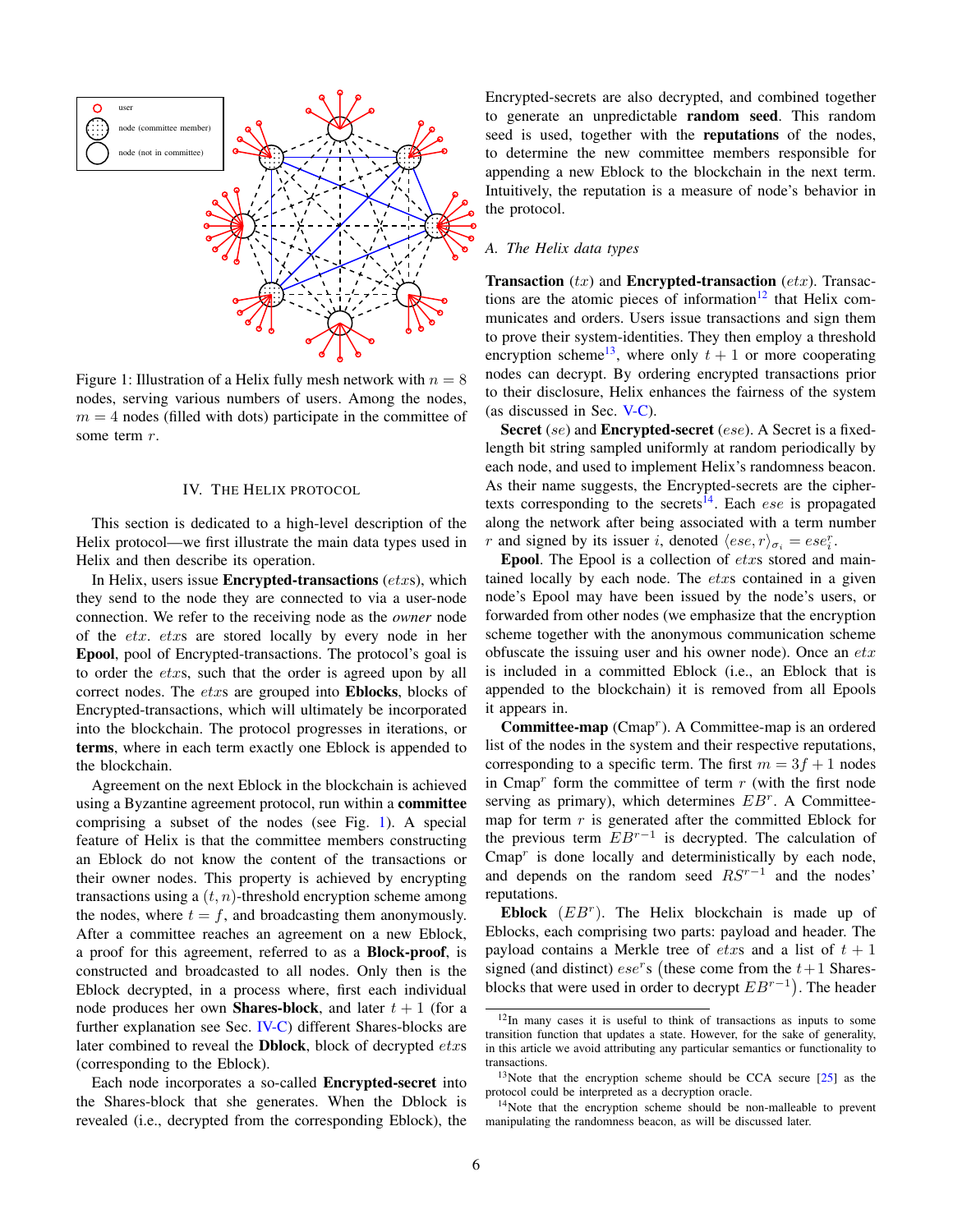<span id="page-6-2"></span>

Figure 2: Illustration of the Helix blockchain. Hash pointers are used to point within blocks (in solid red) or over blocks (in dashed blue).

contains the following metadata:

- Term number,  $r$ .
- Current Committee-map<sup>[15](#page-6-0)</sup>, Cmap<sup>r</sup>.
- Hash of the previous Eblock's header,  $H(EB^{r-1})$ .
- Hash of the previous Dblock's header,  $H(DB^{r-1})$ .
- Merkle root for the payload's Merkle tree.
- Hash of  $t + 1$  concatenated  $ese^r s$ .
- Composer. The composer is the node that originally constructed the current EBlock  $EB<sup>r</sup>$  from her Epool. The composer's identity is taken into account for reputation updates.
- View. The view in which  $EB<sup>r</sup>$  was committed (see Sec. **[IV-C](#page-8-0)** for details). The view is also taken into account for reputation updates.

We note that the header contains a digest of the payload and that Eblocks hash-point their predecessors. To support the inherent tamper-resistance of blockchains such a cryptographic dependency structure is required. We assume that EBs are limited in *capacity*<sup>[16](#page-6-1)</sup>. In Helix we denote by b the maximal number of etxs in an Eblock.

**Block-proof**  $(BP^r)$ .  $BP^r$  is a list of messages and signatures, generated by the committee of term  $r$ , that acts as proof that  $EB<sup>r</sup>$  has successfully undergone all the phases of the Helix base agreement protocol (see Sec. [IV-C\)](#page-8-0). It manifests that  $EB<sup>r</sup>$  is valid and safe to append to the blockchain.  $BP<sup>r</sup>$ metadata includes  $H(EB<sup>r</sup>)$  and the term number r. There is a slight abuse of notation here as there could be many valid different Block-proofs in term  $r$ , and different nodes might store different ones. The exact content of a Block-proof is described in Sec. [IV-C.](#page-8-0)

**Shares-block** ( $SB_i^r$ ).  $SB_i^r$  consists of a list of decryptionshares, produced by a single node  $i$  for term  $r$ ; the list comprises one decryption-share per  $etx$  and  $ese$  in  $EB^r$ . According to the threshold encryption scheme, each node is capable of producing exactly one Shares-block per term. A node that received (any)  $t + 1$  distinct Shares-blocks for term r can verify each one's authenticity and then decrypt  $EB<sup>r</sup>$ . The metadata of  $SB_i^r$  includes  $H(EB^r)$ , the term number r, a legally-generated  $\text{e}se_i^{r+1}$  and node *i*'s signature.

**Dblock** ( $DB^r$ ).  $DB^r$  is the decrypted version of  $EB^r$ . Similarly to an Eblock, the Dblock contains two parts: header and payload. The payload contains a Merkle tree of txs (decrypted transactions) and a list of ses (decrypted eses), whose order is dictated by their order in  $EB<sup>r</sup>$ . The header includes:

- Term number,  $r$ .
- $H(EB<sup>r</sup>)$ .
- Merkle root of the (decrypted) transaction tree.
- New random seed, calculated as follows:  $RS^r = se_0^r \oplus$  $\cdots \oplus se_t^r$ . The choice of  $t + 1$  ses is dictated by the assumption on the number of Byzantine nodes  $(f = t)$ . In Sec. [V-C](#page-13-0) we formally prove the unpredictability of the random seed and explain the choice of the XOR operator.

Fig. [2](#page-6-2) illustrates the Helix blockchain. Each block is composed of an  $EB$ , a  $BP$ , a  $DB$ , and  $t + 1$   $SBs$ . A block includes internal hash pointers between components of the block as well as hash pointers to components in the previous block. Notice the Helix hash chaining structure—only unique elements (i.e., Eblocks and Dblocks) are referenced, while non-unique elements, that may differ from node to node, reference unique elements.

# *B. Happy flow: An overview of Helix's normal operation*

We describe the normal flow of the protocol on a high level. Node  $i \in \{0, \ldots, n-1\}$  reveals the Dblock of the previous term  $DB^{r-1}$  and obtains the new random seed  $RS^{r-1}$ . she then calculates for  $j \in \{0, \ldots, n-1\}$  the values

$$
v_j^r = \frac{H\left(RS^{r-1},\ r,\ pk_j\right)}{rep_j^r}
$$

Here,  $rep_j^r$  is the reputation of node j in term r. Cmap<sup>r</sup> is ordered according to  ${v_i^r}_{i=0}^{n-1}$ , where the m nodes with the minimal values are considered the committee for term  $r$  and the first node among them is the primary.

Once the primary finds out her role, she initiates the consensus base protocol (PBFT), proposing a new Eblock. To construct a valid Eblock, the primary chooses uniformly at random at most b etxs from her Epool. If a correct primary constructs a valid Eblock, then with overwhelming

<span id="page-6-0"></span><sup>&</sup>lt;sup>15</sup>The motivation behind including Cmap in Eblocks is to allow joining nodes to sync quickly (see further details in Sec. [VII\)](#page-19-0).

<span id="page-6-1"></span><sup>&</sup>lt;sup>16</sup>Capacity can be defined in many ways: space (such as in Bitcoin, where blocks are limited to some predetermined memory size) or "gas" (such as in Ethereum  $[26]$ , where blocks are limited according to the amount of computation and storage usage they invoke).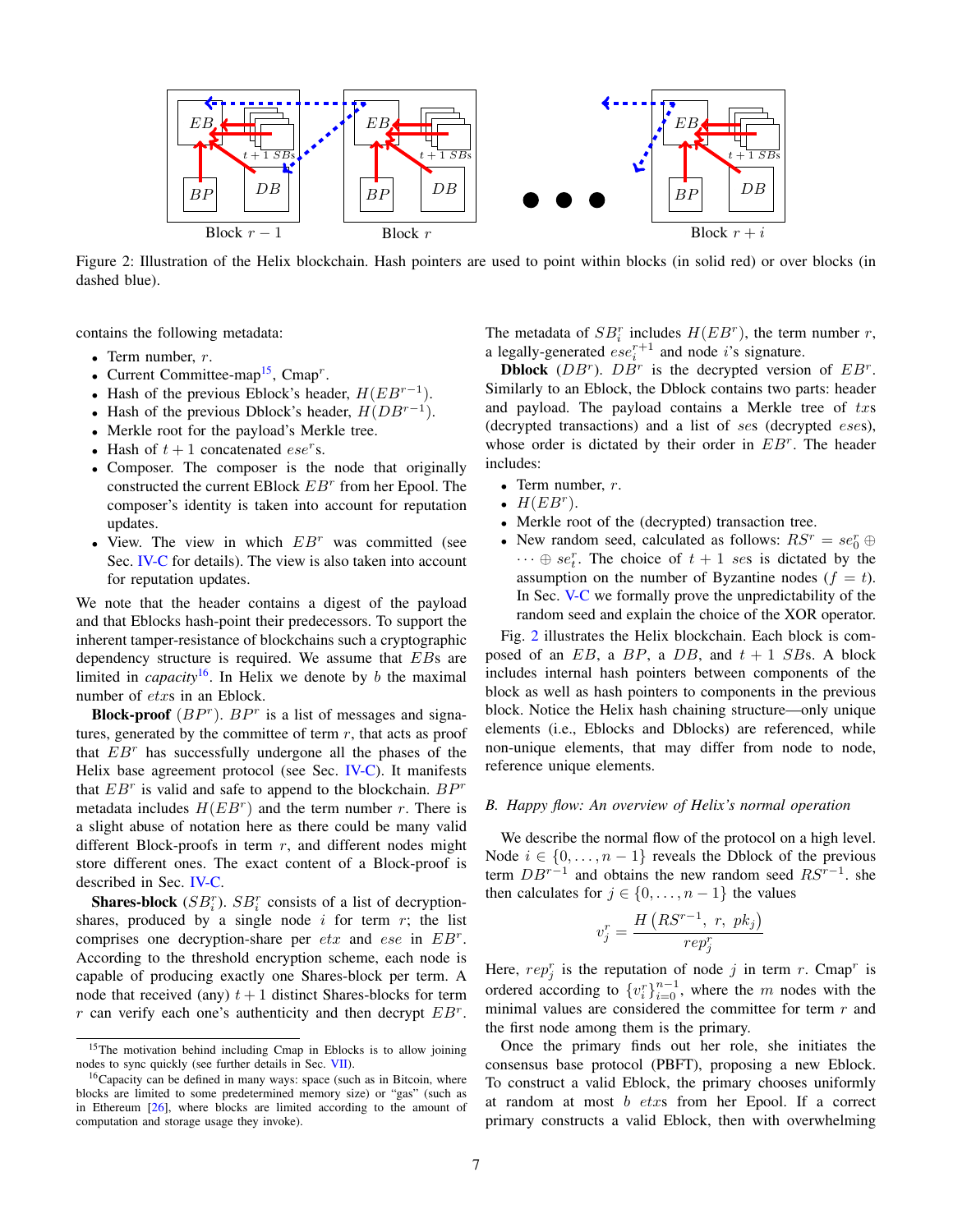<span id="page-7-0"></span>

Figure 3: A high-level, system-view of the dynamics of a Helix term. Segment four and the intra-committee communication related to the base agreement protocol lies in the dotted ellipse.

probability (w.o.p.) she succeeds in committing it (see analysis in Sec. [V-B\)](#page-11-2) and a Block-proof for it is created. Committee members that complete assembling  $BP^r$ , then add  $EB^r$  to their blockchain and broadcast the pair  $\langle EB^r, BP^r \rangle$  to all nodes (in particular to non-committee members). Now, the decryption process begins. Nodes that do not hear of  $t + 1$ corresponding Shares-blocks SBs prior to receiving the pair  $\langle EB^r, BP^r \rangle$ , produce their version of  $SB^r$  and broadcast it to all nodes. Upon receiving  $t + 1$  Shares-blocks,  $EB<sup>r</sup>$  is decrypted and  $DB<sup>r</sup>$  is revealed. Finally, a new term begins. Fig. [3](#page-7-0) illustrates a high-level flow of a helix term.

## *C. The segments of the Helix protocol*

For clarity of presentation, we divide Helix's operation into four distinct *segments*, where each segment is responsible for a specific logic within the protocol. The first handles an initial setup phase; the second is responsible for  $\epsilon tx$  propagation; the third handles dissemination of information on the consensus result to all nodes, with the purpose of concluding the current term and initiating the following one; and the fourth handles reaching consensus among committee members. Helix consists of several processes that run concurrently and invoke each other frequently. We proceed to present the different segments of the protocol and pseudo-codes for the various processes.

## Segment 1—Initial setup

Since Helix relies on a threshold cryptosystem, an initial interactive step for key generation is required. A distributed key generation (DKG) protocol among the nodes would be used (e.g., [\[23\]](#page-21-22), [\[27\]](#page-21-26), [\[28\]](#page-21-27)).

Threshold encryption. We use the DKG to generate a common public key ( $PK$ ), secret keys  $(S_0, ..., S_{n-1})$  and verification keys  $(V_0, ..., V_{n-1})$ . The PK is known to all entities in the system and is used to encrypt transactions. The secret and verification keys are kept privately by the nodes and are used to decrypt etxs. In this article we assume static membership of nodes<sup>[17](#page-7-1)</sup>.

Random seed. In every term, a random seed is generated as part of the decryption of the committed Eblock. The initial random seed  $RS^0$  is hard-coded into the genesis block. The initial seed will be used to determine the first Cmap and in particular the first committee. Instead of using a dealer, a (Public)-VSS Coin Tossing scheme can be used to generate  $RS^0$  [\[11\]](#page-21-11).

## Segment 2—etx propagation

Transactions are issued by users; each user signs and then encrypts each transaction that he issues<sup>[18](#page-7-2)</sup>. Each user's unique sk is used for signing, whereas the common  $PK$  is used for encryption. The  $sk$  is generated locally by each user, whereas the  $PK$  is hard-coded into the genesis block<sup>[19](#page-7-3)</sup>. After signing and encrypting is complete, the user sends the  $etx$  to his owner node.

Communicating Encrypted-transactions. As described previously, each  $\acute{e}tx$  is sent by the issuing user to his owner node. The owner node then forwards the  $etx$  to all the nodes in the network. A key objective of the forwarding scheme is to reduce the ability of other nodes to identify the original sender node (a node should only certify which etxs she owns but will not publicize this until after the Eblock containing her  $\textit{ctx}$  is committed). This is crucial for maintaining fairness (as described in Sec. [V-C\)](#page-13-0). Each node maintains her own Epool by adding new etxs she receives and by removing committed etxs (i.e., etxs included in committed Eblocks). We emphasize that the progress of segment 2 is independent of the advancement of the blockchain as described in segments 3 and 4.

## Segment 3—Spreading consensus

The main purpose of this segment is to update all noncommittee members as to the consensus result from the previous term and to kick-start the next one.

<span id="page-7-1"></span><sup>&</sup>lt;sup>17</sup>An interesting topic for future investigation is removing the need to redo the setup process every time a node joins or leaves. A possible approach is to generate extra key pairs and distribute them among the nodes according to some secret sharing scheme. When a new node joins she collects enough shares to construct her key pair, in the spirit of [\[28\]](#page-21-27). Supporting removal of nodes can be more tricky.

<span id="page-7-2"></span><sup>&</sup>lt;sup>18</sup>The choice to have users sign and then encrypt transactions favors user's anonymity, but exposes the network to spam attacks. Under our model assumptions, these attacks are mitigated by the nodes, where each node is responsible for her users. As a matter of fact, the bare minimum required is a mechanism that reveals the owner nodes of committed transactions. If this cannot be achieved in a real deployment system, user anonymity can be given up.

<span id="page-7-3"></span> $19$ To address cases in which the  $PK$  changes due to a reconfiguration of the participating nodes, it is necessary to have a safe means for updating the users. We leave this discussion for future work.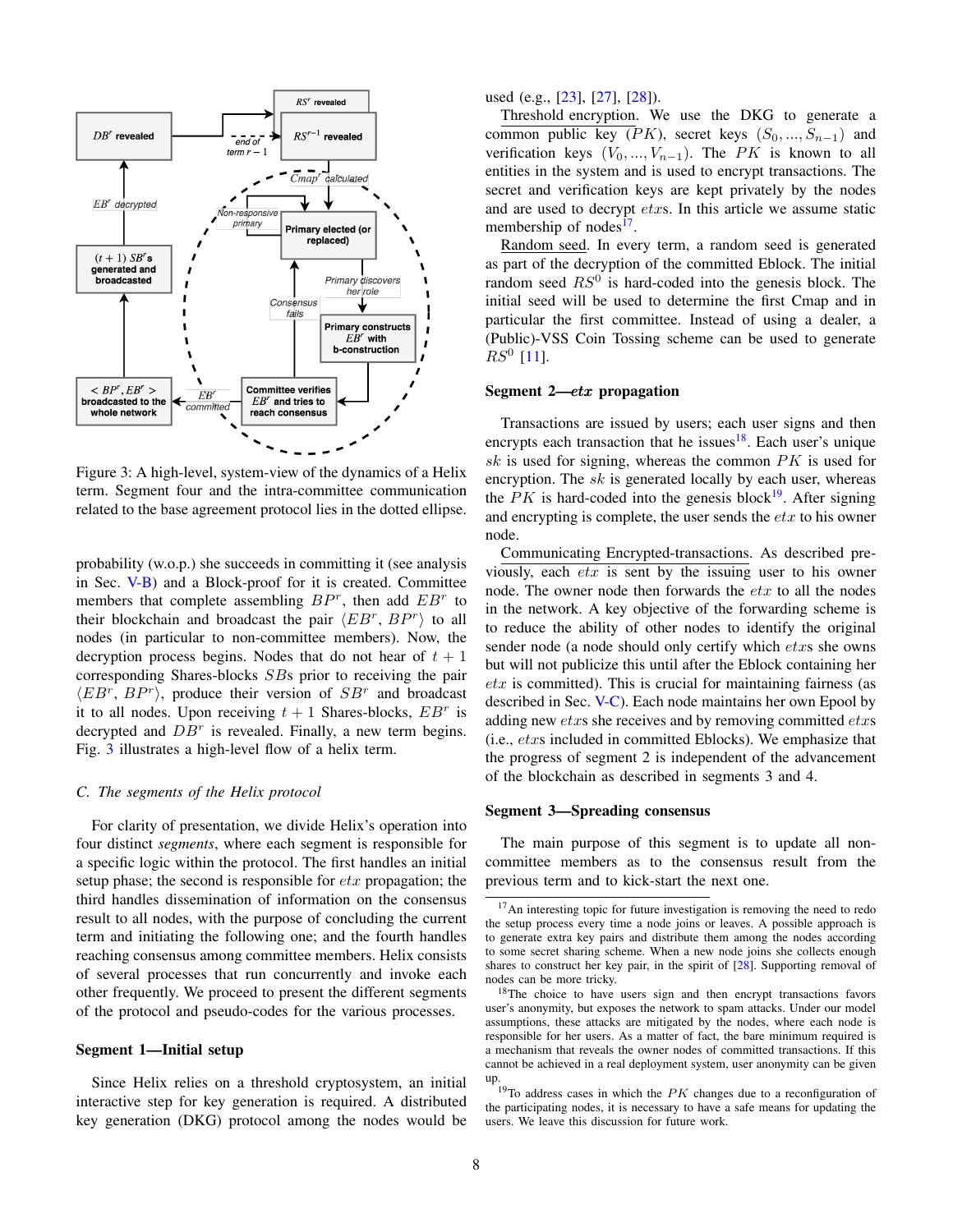## Process User

*Let* sk *be the user's secret key and* PK *the network's public key.*

|    | // Issuing transaction and casting it                                                     |                                |
|----|-------------------------------------------------------------------------------------------|--------------------------------|
| 1: | $tx \leftarrow$ IssueNewTransaction()                                                     |                                |
| 2: | $\sigma \leftarrow$ SignTransaction $(tx, sk)$                                            |                                |
| 3: | $\textit{etx} \leftarrow$ EncryptTransaction $(\langle \textit{tx} \rangle_{\sigma}, PK)$ |                                |
| 4: | Unicast $(text)$                                                                          | $\triangleright$ to owner node |

Eblocks and Block-proofs. In a certain term  $r$ , once the consensus procedure for  $E B^r$  has concluded and some committee member has built a valid  $BP^r$ , the pair  $\langle EB^r,BP^r\rangle$  should be propagated to the whole network as rapidly as possible. Once a non-committee member receives the pair  $\langle E B^r, B P^r \rangle$ , she performs a *brief-validation* and appends EB<sup>r</sup> to her blockchain. A brief-validation of a pair  $\langle EB^r, BP^r \rangle$  includes the following checks:

- 1) The Cmap appearing in  $EB<sup>r</sup>$ 's header matches the one calculated locally by the node. In particular, a correct node would refuse to append  $\langle EB^r, BP^r \rangle$  unless she had already appended the previous Eblock and can calculate the current Cmap and the current committee's composition. As a matter of fact, this step can be dropped as we explain in Sec. [VII.](#page-19-0)
- 2)  $BP<sup>r</sup>$  serves as a valid proof that the base agreement protocol has been carried out successfully (as described in segment four) by the rightful committee (i.e., all signers appearing in  $BP^r$  appear in Cmap<sup>r</sup>[0, ...,  $m-1$ ]).

Shares-blocks and decryption. As briefly noted above, Shares-blocks are constructed by nodes that have committed an Eblock and have not yet received  $t+1$  Shares-blocks for that Eblock (this condition is set to reduce the number of Sharesblocks propagating in the network). Normally, committee members would be first to hear of new committed Eblocks and would thus be the ones producing Shares-blocks (this however strongly depends on message propagation in the network). After a node assembles a Shares-block, she broadcasts the Shares-block to all nodes through the fast forwarding scheme. Once a node obtains  $t + 1$  Shares-blocks for a committed Eblock, the Eblock is decrypted and the Dblock is revealed. We note that from the nature of the threshold encryption scheme, any valid  $t + 1$  Shares-blocks would produce the same Dblock. The choice  $t = f$  minimizes the time from committing an Eblock to decrypting it, while maintaining Helix's resilience to  $f$  Byzantine (and cooperating) nodes.

#### Segment 4—Base agreement protocol

Generally speaking, the base agreement protocol is a singlevalue variant of PBFT, re-instantiated every term, and responsible for intra-committee consensus regarding the current term's Eblock. The ellipse in Fig. [3](#page-7-0) illustrates segment four within the Helix protocol. PBFT, as a Byzantine agreement protocol, enables Helix to reach finality, i.e., no two correct nodes ever commit different Eblocks in the same term, as long

## <span id="page-8-0"></span>Process Node (for node i)

Let  $r$  be the term number and  $Cmap^r$  the Cmap of term  $r$ .

1: Upon receiving a briefly validated  $\langle EB^r, BP^r \rangle$  and  $t + 1SB^r$ s 2:  $DB^r \leftarrow \text{DecryptEllock}(EB^r, SB^r[0, \ldots, t])$ 3: AppendToBlockchain $([EB^r, SB^r[0, \ldots, t], BP^r, DB^r])$ 4:  $Cmap^{r+1} \leftarrow \text{UpdateCmap}(DB^r, Cmap^r)$ 5:  $r \leftarrow r + 1$ 6: Broadcast $(\langle EB^r, BP^r \rangle)$ 7: If  $i \in Cmap^r[0, \ldots, m-1]$ 8: Trigger Process PBFT

as the bound  $f$  on the number of Byzantine nodes holds (see proof in Sec. [V-A\)](#page-11-1). To emphasize this, Helix inherits PBFT's robust safety guarantees—safety is kept even during times the communication network is asynchronous or unreliable. We split the segment's description into two parts. First, we describe segment four as an *ideal agreement protocol* that achieves certain properties. Then, we explain how PBFT is used to implement it.

Ideal agreement protocol. The ideal agreement protocol run between m nodes  $u_0, \ldots, u_{m-1}$  shall implement the following primitive.

<span id="page-8-1"></span>Definition 9 (ideal agreement protocol) *An agreement protocol is said to implement the ideal agreement protocol for Helix's segment four if it satisfies the following properties:*

- *Validity. If a correct node commits a value* α *then some node proposed* α*.*
- *Liveness. If all correct nodes initiated the protocol then all correct nodes commit a value.*
- *Safety. If a correct node commits a value* α *then every correct node commits* α*.*
- *Verifiability. If a correct node commits a value* α*, then she can produce a proof*  $p_{\alpha}$ *, such that anyone can efficiently verify that* α *was agreed upon by the* m *nodes.*

A typical Byzantine agreement (BA) protocol satisfies the first three items. Nodes that have not participated actively in the BA and wish to commit the agreed-upon value after the fact can do so (safely and efficiently) using the verifiability proof. Helix's base agreement protocol implements the ideal agreement protocol, where  $EB<sup>r</sup>$  is the value agreed upon and  $BP<sup>r</sup>$  serves as a proof that it was indeed agreed upon by nodes  $u_0, \ldots, u_{m-1}$ . The question remains though—which nodes are the rightful committee members in term  $r$ ? In order to avoid forks (i.e., inconsistencies), Helix must figure out a way for all the participating nodes to come to an agreement as to a single committee. This is done using  $EB^{r-1}$  which contains a commitment to the seed that determines the r-term committee. Using an inductive argument, if there are no forks in term  $r - 1$ , then only a single committee is possible in term r and accordingly there can neither be forks in term  $r$ . Finally, since the first committee is hard-coded into the genesis block and agreed upon by all nodes, Helix enjoys no forks.

Simplified PBFT as the ideal agreement protocol. In Helix,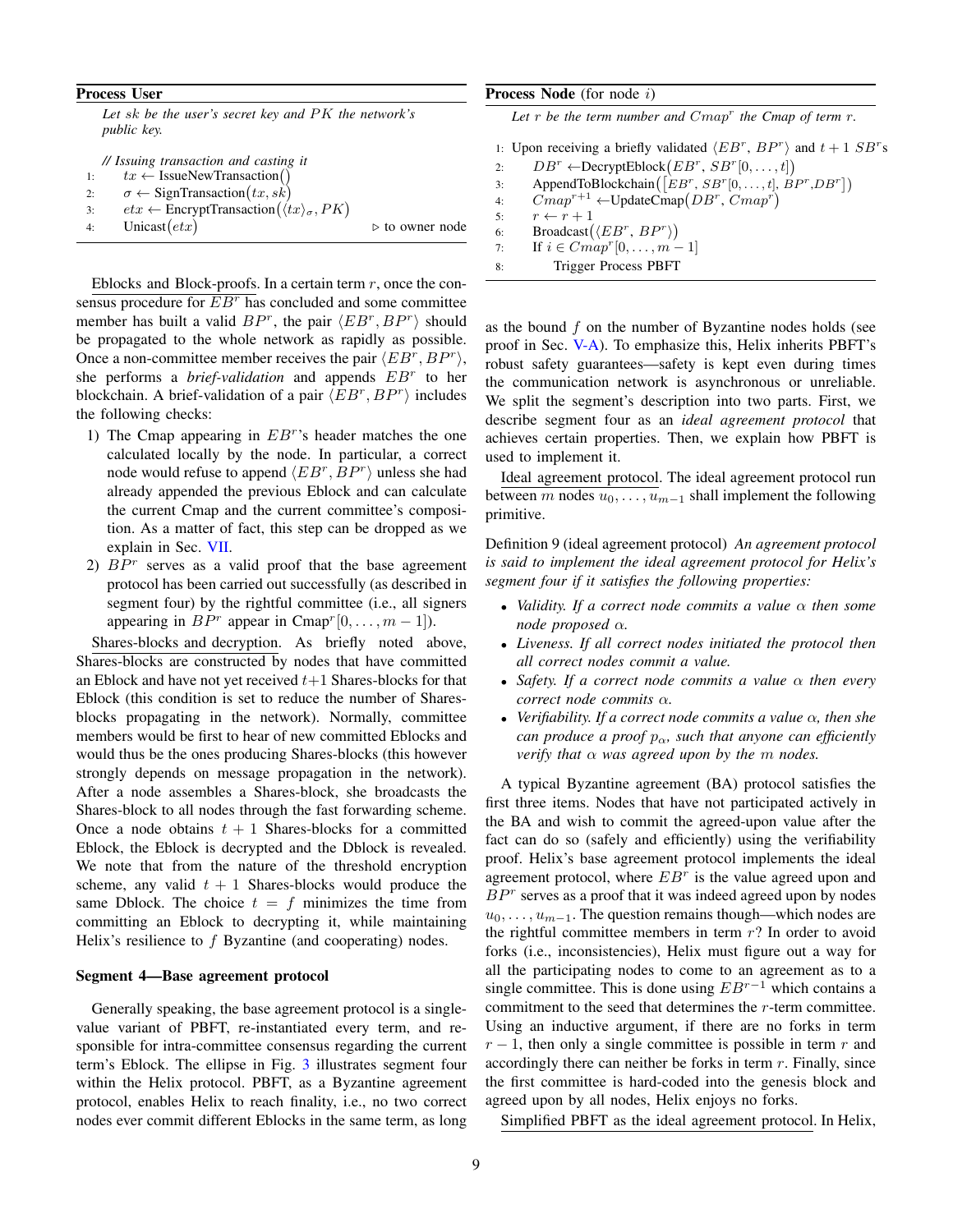the ideal agreement protocol is implemented using a simplified version of PBFT [\[5\]](#page-21-4) that reaches agreement over a single value. We assume a familiarity with PBFT's logic and terminology and describe Helix's adjustments and modifications to  $\mathrm{PBFT}^{20}$  $\mathrm{PBFT}^{20}$  $\mathrm{PBFT}^{20}$ .

*Accepting an Eblock*. In PBFT, a node *accepts* a pre-prepare message (and the value she proposes) by broadcasting a corresponding prepare message after validating the following:

- 1) The view in the pre-prepare message matches her internal view number.
- 2) The pre-prepare message is signed by the rightful primary in that view.
- 3) She has not accepted a pre-prepare message in the same view containing a different Eblock.

In Helix, when accepting  $EB^r$ , a correct committee member further validates that:

- 1)  $EB<sup>r</sup>$ 's header contains Cmap<sup>r</sup> as locally computed with  $DB^{r-1}$  and  $EB^{r-1}$ . We emphasize that a correct committee member does not depend on  $EB<sup>r</sup>$ 's header in order to figure out whether she is in the committee or not. This implies that in order to participate in a committee a correct node must obtain  $DB^{r-1}$  and  $EB^{r-1}$ .
- 2)  $EB<sup>r</sup>$ 's header contains a valid hash pointer to  $EB<sup>r-1</sup>$ .
- 3)  $EB<sup>r</sup>$ 's header contains a valid hash pointer to  $DB<sup>r-1</sup>$ .
- 4) EB<sup>r</sup> 's header contains a valid hash of concatenated eses, i.e.,  $H(ese^r_{i_0}, \ldots, ese^r_{i_t})$ , properly signed by the different nodes  $i_0, \ldots, i_t$  (taken from the  $t + 1$   $SB^{r-1}s$ the composer node used in order to decrypt  $EB^{r-1}$ ).
- 5)  $EB<sup>r</sup>$ 's header contains the correct composer and view (this can be validated with the new-view messages, if exist).
- 6)  $EB<sup>r</sup>$ 's payload contains at most b etxs.

*View-change mechanism*. In PBFT, when timeouts expire (e.g., due to a faulty primary or an unexpected network slowdown) view-change messages are broadcasted with the aim of replacing the primary. In order to ensure safety is maintained cross-views, proofs of previously committed values are submitted within the view-change mechanism. To avoid rerunning all the committed values from the beginning of time, a checkpoint mechanism is introduced where proofs are sent only for values that were committed after the last stable checkpoint. Helix's blockchain construction enables invoking a new instance of a single-value PBFT for each term (this singlevalue PBFT implements the ideal agreement protocol). Thus, the checkpoint and truncating mechanism can be given up altogether (while primaries keep being replaced seamlessly). In addition, new-view messages contain only one pre-prepare message which never contains the null digest,  $d^{null}$ . Only in case a new Eblock is proposed, the Eblock itself is passed as regularly done with pre-prepare messages.

*Verifying consensus*. The verifiability property of the ideal agreement protocol (see definition [9\)](#page-8-1) is obtained by the Blockproof that stores a signed pre-prepare message, 2f corresponding signed prepare messages and  $2f + 1$  corresponding signed commit messages $^{21}$  $^{21}$  $^{21}$ . On its own, a Block-proof is not enough as a node needs to know the composition of the term's committee and make sure all the signers are indeed committee members. As mentioned before, this can be deduced from the previous term's block. We show in Sec. [V-A](#page-11-1) that  $BP<sup>r</sup>$ indeed serves as an unforgeable proof a  $EB<sup>r</sup>$  was committedlocally by some correct committee member in term  $r$ . Thus, the pair  $\langle EB^r, BP^r \rangle$  (after validation) is safe to append to one's blockchain.

*Timeout mechanism*. We consider two timeout mechanisms for Helix. In PBFT's original approach, timeouts are deterministic and double every time the view increases, i.e., the timer in view v is set to be  $2^{v-1}x$ , for some positive value x. This ensures that in a timely network, all backups will eventually converge to a specific view (that of the current most advanced backup or one view later), even if the network performs unreliably for a restricted amount of time. This technique, although it works in theory, is very problematic (see  $[32]$ ) as timeouts must keep growing and cannot be adjusted to be shorter $^{22}$  $^{22}$  $^{22}$ .

We suggest a different possible timeout mechanism, in which timeouts remain constant and thus highly relies on the network being reliable and predictable in latency. Every time an instance of PBFT is initiated, or when a view-change message is sent, a node's timer is reset to the same value,  $x = \max\{2\Delta, \Delta + 3\delta\}.$  In a nutshell, this value is set so that it expires only after a committee member is certain a correct primary had enough time to get her Eblock committed. In the next section, we prove formally that Helix is indeed live under the condition any piece of information a node broadcasts (according to the fast forwarding scheme) is received by all correct nodes within a known bound  $\Delta$ .

#### <span id="page-9-0"></span>*D. Incentive mechanism in Helix*

Processing a transaction in Helix costs money as it consumes resources such as bandwidth, storage and computation. Each node is responsible for the processing costs of transactions issued by her own users $^{23}$  $^{23}$  $^{23}$ . However, the cost for processing transactions for other nodes' users may be considerable, and thus requires in-protocol compensation from those nodes. If all nodes produce the same amount of transactions, compensation is settled trivially as costs balance. Though if nodes produce different amounts of transactions,

<span id="page-9-1"></span><sup>20</sup>To keep our presentation concise, we leave PBFT's original point-topoint communication intact and do not adopt a more bandwidth-economical protocol such as CoSi [\[29\]](#page-21-28) as proposed in Byzcoin [\[4\]](#page-21-3) or Zilliqa [\[30\]](#page-21-29). In Helix, optimizations to PBFT's bandwidth consumption can be relieved as we assume  $m \ll n$ , where m is the size of the committee running PBFT.

<span id="page-9-2"></span><sup>21</sup>We note that in order to reduce the size of such a proof, aggregation of signatures or a threshold signature scheme may be deployed, as in [\[31\]](#page-21-31).

<span id="page-9-3"></span> $22$ As a matter of fact, once a backup commits-locally a value in PBFT, she could potentially start over with timer set to  $x$  in the next view, leaving in previous views at most  $f$  backups. These would eventually be synced with the checkpoint mechanism.

<span id="page-9-4"></span><sup>&</sup>lt;sup>23</sup>The way a node covers the costs of her users depends on her business model, e.g., funding may come from the users themselves or from a third party.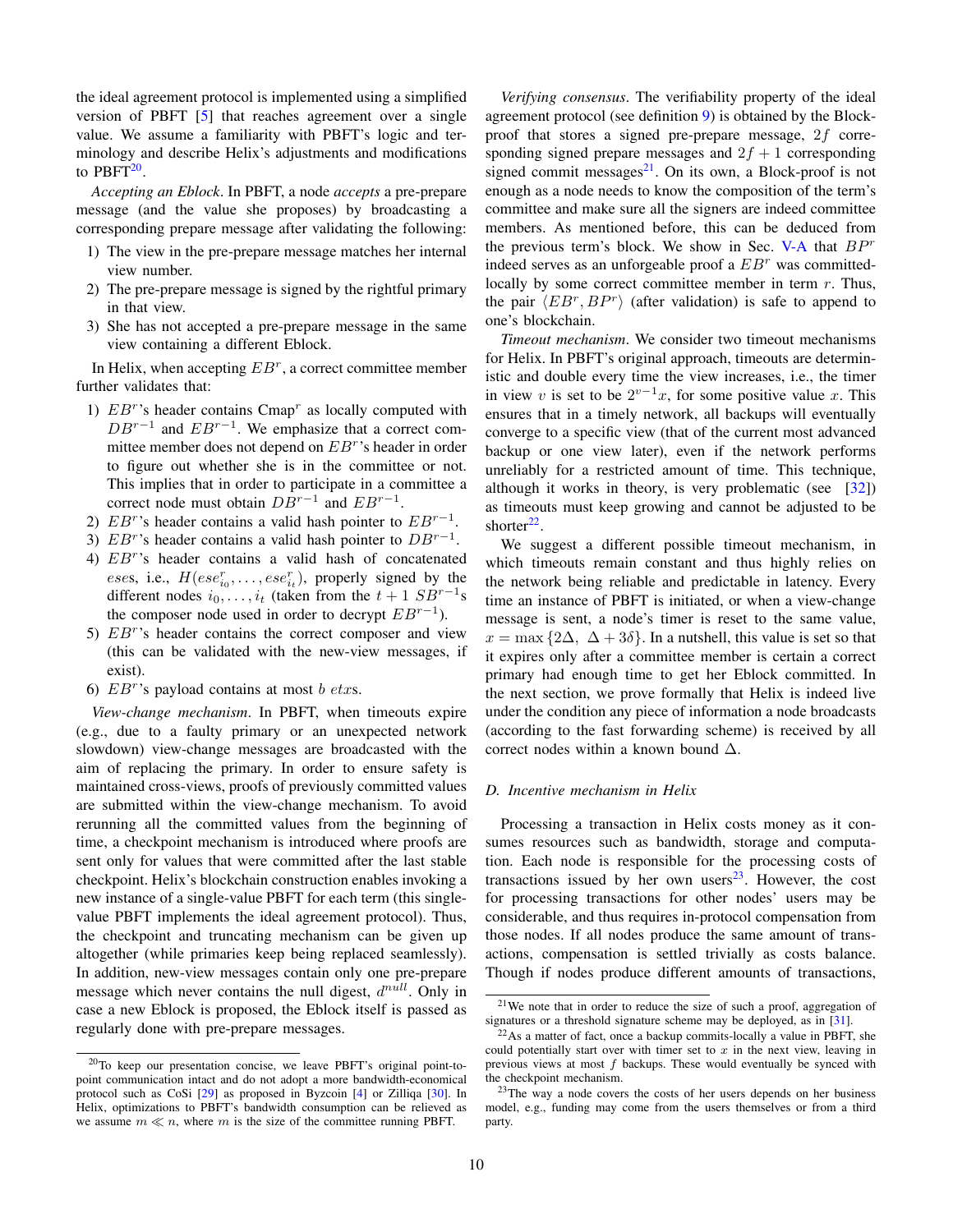## **Process PBFT** (for committee member  $i$ )

*Let* r *be the term's number, Cmap<sup>r</sup> the Cmap of term r,*  $v \in \mathbb{N}$  *the view, and CEB a candidate Eblock.* Let  $j \in \text{Cmap}^r[0, \ldots, m-1]$  *be a committee member and*  $p_v = \text{Cmap}^r[v \mod m]$  *be v's primary.* 

**Init:**  $v \leftarrow 0$ ,  $CEB \leftarrow null$ , prepared  $\leftarrow false$ , committed\_locally  $\leftarrow false$ ,  $P_i^r \leftarrow null$ . **Timer:** Set timer to  $x_0 = x$  and start countdown.

*// First primary*

1: If  $i = p_0$ , 2:  $CEB \leftarrow \text{ConstructEblockFromEpool}()$ 3: Multicast<sub>committee</sub> ( $\langle \langle$ PRE-PREPARE, 0, r, H(*CEB*))<sub> $\sigma_{p_0}$ </sub>, *CEB* $\rangle$ ) *// Normal flow* 4: Upon receiving a  $\langle$  (PRE-PREPARE, v, r, H(EB))<sub> $\sigma_{p_v}$ </sub>, EB) message 5: ValidateEblock  $(EB)$ . see Sec[.IV-C](#page-8-1) 6:  $CEB \leftarrow EB$ 7: Multicast<sub>committee</sub> ( $\langle$ PREPARE, v, r, H(*CEB*),  $pk_i\rangle_{\sigma_i}$ ) 8: Upon receiving 2f  $\langle$ PREPARE, v, r, H(CEB),  $pk_i\rangle_{\sigma_i}$  messages and  $CEB \neq null$ 9:  $prepared \leftarrow true$ 10: Multicast<sub>committee</sub> ( $\langle$ COMMIT, v, r, H(*CEB*),  $pk_i\rangle_{\sigma_i}$ ) 11: Upon receiving  $2f + 1$  (COMMIT, v, r, H(CEB),  $pk_i\rangle_{\sigma_i}$  messages and prepared = true 12: committed locally  $\leftarrow true$ 13:  $BP \leftarrow \text{ConstructBP}()$ 14: PropagateEB (*CEB*, *BP*) *// Timeout: primary change proposal* 15: Upon timer expiry, reset timer to  $x_{v+1} = 2^{v+1}x_0$ 16:  $\mathcal{P}_i^r = null$ 17: If  $prepared = true$  then, 18:  $\mathcal{P}_i^r =$  $\int \mathcal{P}_i^r E B \leftarrow E B$  $\mathcal{P}_i^r \cdot msg_s_v \leftarrow 2f + 1$  PREPARE messages with view v, received for CEB 19: Unicast<sub> $p_{v+1}$ </sub> ( $\langle$ VIEW-CHANGE,  $v + 1, r, \mathcal{P}_i^r, pk_i \rangle_{\sigma_i}$ ) 20:  $v \leftarrow v + 1$ *// Primary change takeover, for*  $p_{\tilde{v}}$ 21: Upon receiving  $2f + 1$  (VIEW-CHANGE,  $\tilde{v}$ , r,  $\mathcal{P}_j^r$ ,  $pk_j$ )<sub> $\sigma_j$ </sub> messages, denote them by  $\mathcal{V}$ 22: If there exists a j s.t.  $\mathcal{P}_{j}^{r} \neq null$  then, 23:  $j \leftarrow$  the node with the maximal v among  $\mathcal{P}_j^r$ .  $msgs_v$ 24:  $CEB \leftarrow \mathcal{P}_j^r . EB$ 25: Otherwise, 26:  $CEB \leftarrow \text{ConstructEblockFromEpool}()$ 27:  $\mathcal{O} \leftarrow \langle \langle \text{PRE-PREPARE}, \tilde{v}, r, H(CEB) \rangle_{\sigma_i}, CEB \rangle$ <br>
22. Multicast (NEW VIEW  $\tilde{s}$   $r$  ),  $\mathcal{O}$ ) 28: Multicast<sub>committee</sub> ((NEW-VIEW,  $\widetilde{v}$ , r,  $\mathcal{V}$ ,  $\mathcal{O}$ )) . NEW-VIEW messages, after validated, are treated as  $\triangleright$  PRE-PREPARE messages by recipients

a fee mechanism that offsets costs among nodes is required. Fees would basically be paid by nodes with a high transaction rate to those with a low transaction rate<sup>[24](#page-10-0)</sup>.

Fees, in addition to balancing costs, serve as means to incentivize nodes to follow the protocol's instructions and allow the protocol to reach optimal performance. This is achieved by a reputation score that is attributed to each node and is updated frequently. The reputation strives to serve as a reliable measure to a node's quality of service. A node's reputation is taken into account when calculating her fee tariffs, where nodes with low reputation can charge lower fees for their services than their peers, possibly resulting in losses. For this reason, it is important that both the measurement of the resource usage and of the quality of service are accurate.

Measuring a node's usage is straightforward after revealing the owner nodes of all  $\textit{ctx}$  in the decryption process. Making sure the reputation is consistent with Helix's requirements and instructions is more complicated. We suggest a few practical criteria that the reputation may examine, but a more elaborate discussion as to its exact specification is due at a later time. We further note that with the evolution of the system, the

<span id="page-10-0"></span> $24$ At this point we do not elaborate as to the implementation of Helix's fee mechanism, but assume that the fee is proportional to a node's transaction rate.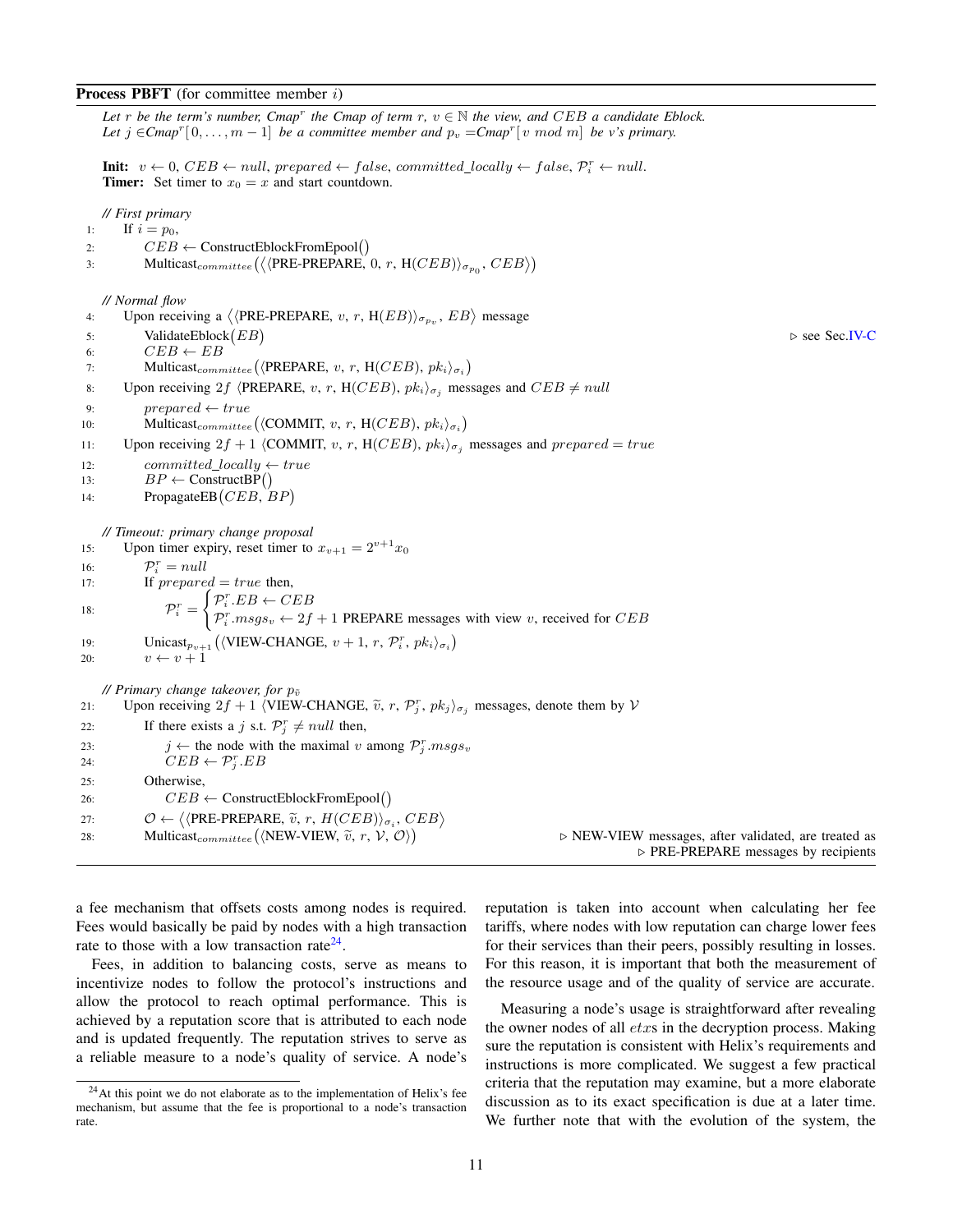reputation measure may be enhanced to mitigate new found vulnerabilities in the protocol or to encourage new desired behaviors. The discussion above makes clear that nodes are incentivized to increase their reputation, but also wish to include their own etxs in Eblocks as fast as possible. These two distinct preferences may be conflicting, requiring nodes to prioritize.

We shall now illustrate a naive reputation measure. It is updated frequently (e.g., every 1000 blocks or every month), locally and deterministically by each node, according to the blockchain. A few concrete examples:

- In order to make sure that nodes maintain high uptime and stay available, every node is evaluated according to the average view number of committed Eblocks when she was a committee member. The higher the average view, the lower the reputation should be.
- In order to make sure that nodes maintain the recent blockchain history, if an Eblock consists of a previously included  $\textit{ctx}$ , its composer should be punished by reducing hers reputation.
- In order to make sure that nodes select *etxs* randomly (see Sec. [VI](#page-15-0) for more details), adjacent Eblocks should represent similar distributions (in terms of the owner nodes of the etxs they include). If a specific node is found to construct Eblocks that significantly deviate from the Eblocks in their surrounding, she should be penalized by reducing her reputation.
- In order to encourage nodes to stay up-to-date with protocol changes, a node that constructs an Eblock with a decommissioned protocol version should be penalized by reducing her reputation.

We emphasize that the reputation update rules that do not depend on Dblocks may be used as validation checks in the agreement protocol. On the contrary, some of the validation checks in Sec. [IV-C](#page-8-1) may be relaxed and become a part of the reputation mechanism. An interesting possibility is to relate reputation to a node's stake in the system. We also note that the reputation measure is shared across other services in the system such as the execution service.

# V. BASIC PROPERTIES AND PROOFS

<span id="page-11-0"></span>Helix achieves three desired properties: safety, liveness and fairness. First and foremost, Helix is *safe*. As long as the bound  $f$  on the number of Byzantine (rather than sleepy) nodes holds, even without any assumptions on network synchrony, forks cannot happen (i.e., there will not be a situation in which different nodes commit different blocks in the same term). Second, Helix is *live*. We refer to two types of liveness. First, under a weakly synchronous network Helix achieves (eventual) liveness, meaning that new blocks are (eventually) added to the blockchain in some finite time. Second, we show that under a strongly synchronous network Helix achieves a stronger property referred to as *strong liveness*, in which new blocks are added within a known bounded period of time. Finally, Helix is *fair* with regard to three types of fairness. The first two refer to fairness among nodes: election fairness (of committee members) and selection fairness (of transactions in Eblocks). The third type refers to fairness towards users. In this section, we elaborate on each of these three properties and prove that the Helix protocol fulfills them.

# <span id="page-11-1"></span>*A. Safety*

Helix is designed to provide safety even in the case of a slow and unreliable communication network. Safety implies finality, meaning that once an Eblock has been appended to the blockchain in the eyes of any (even one) correct node, then no correct node ever appends a different Eblock for that term. The safety of Helix relies on the safety of its underlying protocol, PBFT [\[5\]](#page-21-4).

Claim 10 *(Helix is safe) Let* 0, . . . , n−1 *be the nodes running Helix. In term* r*, let* EB<sup>r</sup> i *and* EB<sup>r</sup> j *be Eblocks appended by correct nodes*  $i, j \in [n-1]$ *, respectively, to their local*  $block$ *chains. Then,*  $EB_i^r = EB_j^r$ .

*Proof.* For PBFT's proof to be applicable here, we need to show that the committee in term  $r$  is a well-defined and agreed-upon set of  $m$  nodes. Put differently, we need to show that no correct node can be "tricked" into believing she is a committee member when she is actually not, submitting signatures for invalid Eblocks. This is easily prevented by relying on the previous term's Eblock (or more accurately Dblock) to determine the next term's committee. A simple inductive argument can convince that there can be only a single version of  $DB^{r-1}$  and thus the composition of the rterm committee is well defined. Since all nodes compute the  $r$ -term committee from their  $r$ -term Dblock, all correct nodes will agree as to its composition. This concludes the proof using PBFT's safety proof.  $\Box$ 

# <span id="page-11-2"></span>*B. Liveness*

In its most general sense, liveness guarantees that new blocks are added to the blockchain in some finite time. We consider two types of liveness which correspond to different synchrony assumptions and timeout mechanisms.

# General liveness

For Helix to be live in the general sense, we need each PBFT instance to be live and for each member of the subsequent committee to (eventually) realize that she has been assigned to this role. For this to hold, we need the same synchrony assumptions as in PBFT, namely, a weakly synchronous network, where message delay is arbitrary up to a certain point but is eventually bounded by some unknown bound.

Claim 11 *(Helix is live) Among* n *nodes, Helix (with the doubling timeout mechanism) continues to make progress, meaning that regardless of the internal state of the nodes, within some finite time, some correct node will commit a new Eblock to her blockchain.*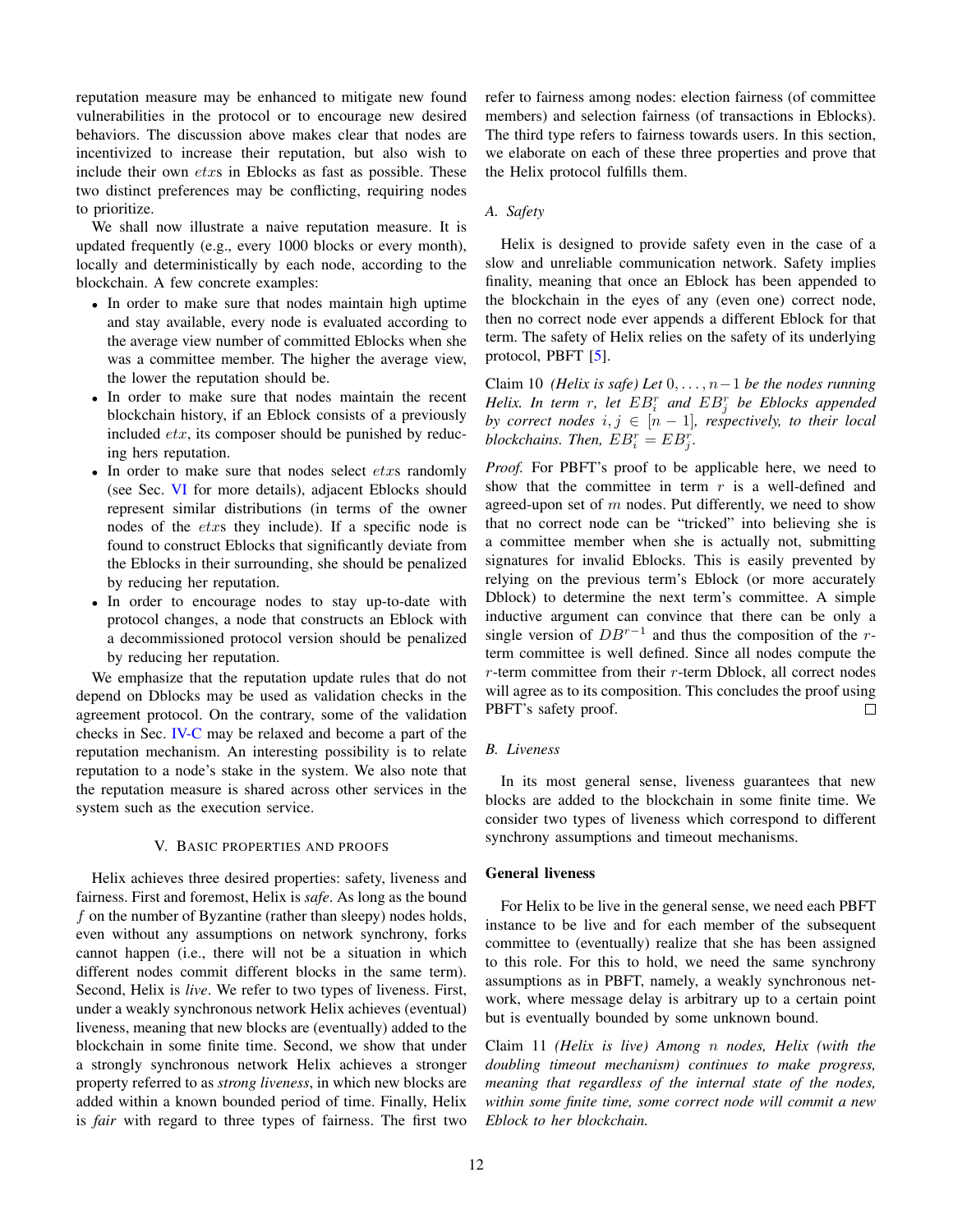*Proof.* The proof follows from PBFT's liveness and the fact that committee members eventually become aware of their committee membership. Assume that the last Eblock to be committed by a correct node was in term  $r - 1$ . We identify three possible system states:

- State 1: At least  $2f + 1$  correct nodes are aware of their participation in term r's PBFT instance concurrently. In this case, by the liveness property in PBFT, in a finite time, at least one of them will append a valid Eblock to her blockchain.
- State 2: Fewer than  $2f + 1$  correct committee members are aware of their committee membership, but at least one correct node knows the identities of the committee members for term  $r$ . This node has the ability (and duty, so to speak) to update all the committee members for term r (safety guarantees that this will not contradict any other correct node's view of term r's committee members) by sending them  $EB^r$ ,  $BP^r$  and  $t + 1$   $SB^r$ s. A simple syncing and feedback protocol<sup>[25](#page-12-0)</sup> run between the nodes ensures that this information is eventually propagated to all correct nodes. Accordingly, after a finite period of time state 1 takes place.
- State 3: No correct node is aware of the composition of term r's committee. According to the protocol, the correct node that appended  $(r-1)$ 's Eblock to her blockchain is in the process of decrypting it (again, safety guarantees no forks in the term  $r - 1$ ). The decryption process duration depends only on the time of message dispersal, i.e., propagation of the committed Eblock, its Block-proof and  $t + 1$  Shares-blocks. Thus, the process of decrypting term  $(r - 1)$ 's Eblock is finite. Once at least one correct node decrypts the committed Eblock, we are back in state 2, which concludes the proof.

# Strong liveness

In Helix, we wish to obtain a stronger notion of liveness that relies on two additional requirements. First, we require a time frame in which new blocks are committed. Second, we aim for a correct primary to succeed in committing her Eblock before a new primary is appointed. The first of these requirements is driven by the need for practical liveness (with a guaranteed bound on progress time), whereas the second requirement is related to fairness (discussed in Sec. [V-C\)](#page-13-0). We refer to this stricter notion of liveness as *strong liveness*. For strong liveness to hold in Helix we require the network to be strongly synchronous, namely, message delay is assumed to be bounded by some known constant (as explained in detail in Sec. [III\)](#page-3-0). To obtain strong liveness in Helix we use the constant timeout mechanism, in which  $x = \max\{2\Delta, \Delta + 3\delta\}$  is set as the timeout, as mentioned in Sec. [IV-C.](#page-8-0)

<span id="page-12-2"></span>Definition 12 *(Strong liveness) A blockchain protocol (that enjoys finality), run between* n *participants is said to be* *strongly live if it satisfies the following properties:*

- *1) A primary that proposes a valid block, immediately after its construction, gets it committed.*
- *2) A* correct node that appended the  $(r 1)$ -term block, *appends the* r*-term block within some known bounded period of time.*

Before proceeding, recall the network model assumptions:  $\Delta$  is the maximal time it takes for a message that a correct node broadcasts, according to the fast forwarding scheme, to reach all correct nodes; and  $\delta$  is the maximal time it takes for point-to-point messages to arrive at their destinations. The relationship between  $\delta$  and  $\Delta$  depends on the communication protocol $^{26}$  $^{26}$  $^{26}$  as discussed in Sec. [III.](#page-3-0)

We now prove that Helix (with the constant timeout mechanism) is strongly live if the network is strongly synchronous. We distinguish between two cases based on the status of the first primary. First, we denote by  $u_r$  the first correct node to reveal  $DB^r$  at time  $\tau_r$ , and with it, Cmap<sup>r+1</sup>.

Lemma 13 *(Term with a correct first primary) If the first primary Cmap*<sup>r</sup> [0] *is correct, she will get* EB<sup>r</sup> *committed prior to any correct member's timeout expiring.*

*Proof.* In term r,  $u_{r-1}$ 's initial timeout will be the first among the correct nodes to expire (at time  $\tau_{r-1} + x$ ). Since  $u_{r-1}$ follows the communication protocol, she has propagated each piece of information she has heard or produced so far (in particular  $EB^{r-1}$ ,  $BP^{r-1}$  and some  $t+1$   $SB^{r-1}s$ ) and thus necessarily all nodes reveal  $DB^{r-1}$  (and Cmap<sup>r</sup>) by time  $\tau_{r-1} + \Delta$ . In particular, the first committee's primary (since assumed to be correct) would realize her role by time  $\tau_{r-1}+\Delta$ and would multicast a pre-prepared message with  $EB<sup>r</sup>$  to all committee members of term r. This message would reach all correct committee members by time  $\tau_{r-1} + \Delta + \delta$  (intracommittee communication is done point-to-point). Then, by time  $\tau_{r-1} + \Delta + 2\delta$  all correct committee members should receive enough prepare messages and by time  $\tau_{r-1} + \Delta + 3\delta$ ,  $EB<sup>r</sup>$  should be committed-locally by all correct committee members. Since all correct nodes' timers expire later than  $\tau_{r-1} + \Delta + 3\delta$ , no timeouts expire before  $EB^r$  is committedlocally by all as required. П

Lemma 14 *(Term with a faulty first primary) Assume*  $Cmap^{r}[0], \ldots, Cmap^{r}[i-1]$  *are all faulty nodes and Cmap<sup>r</sup>*[*i*] *is a correct node, where*  $i \in \{1, \ldots, f\}$ *. Then, EB<sup>r</sup> will be committed-locally by all correct committee members in a view*  $v \in \{1, \ldots, i\}.$ 

*Proof.* If  $EB<sup>r</sup>$  is committed-locally, by even a single correct member, in view  $j \leq i$ , we are done because a correct committed-locally member would propagate  $\langle EB^r, BP^r \rangle$  to all correct nodes within  $\Delta$  time. This ensures that any correct

<span id="page-12-0"></span><sup>25</sup>We do not get into the details of this protocol, but it is clear that as long as messages are eventually delivered, this information will propagate.

<span id="page-12-1"></span><sup>26</sup>In general gossip communication, where nodes send a new piece of information to some random group of neighbor nodes, a bound like ∆ usually refers to the time it takes to reach a certain percentage of the network, say 90%. This is because the last nodes are hard to reach in such probabilistic protocols as was shown specifically for the Bitcoin network in [\[33\]](#page-21-32).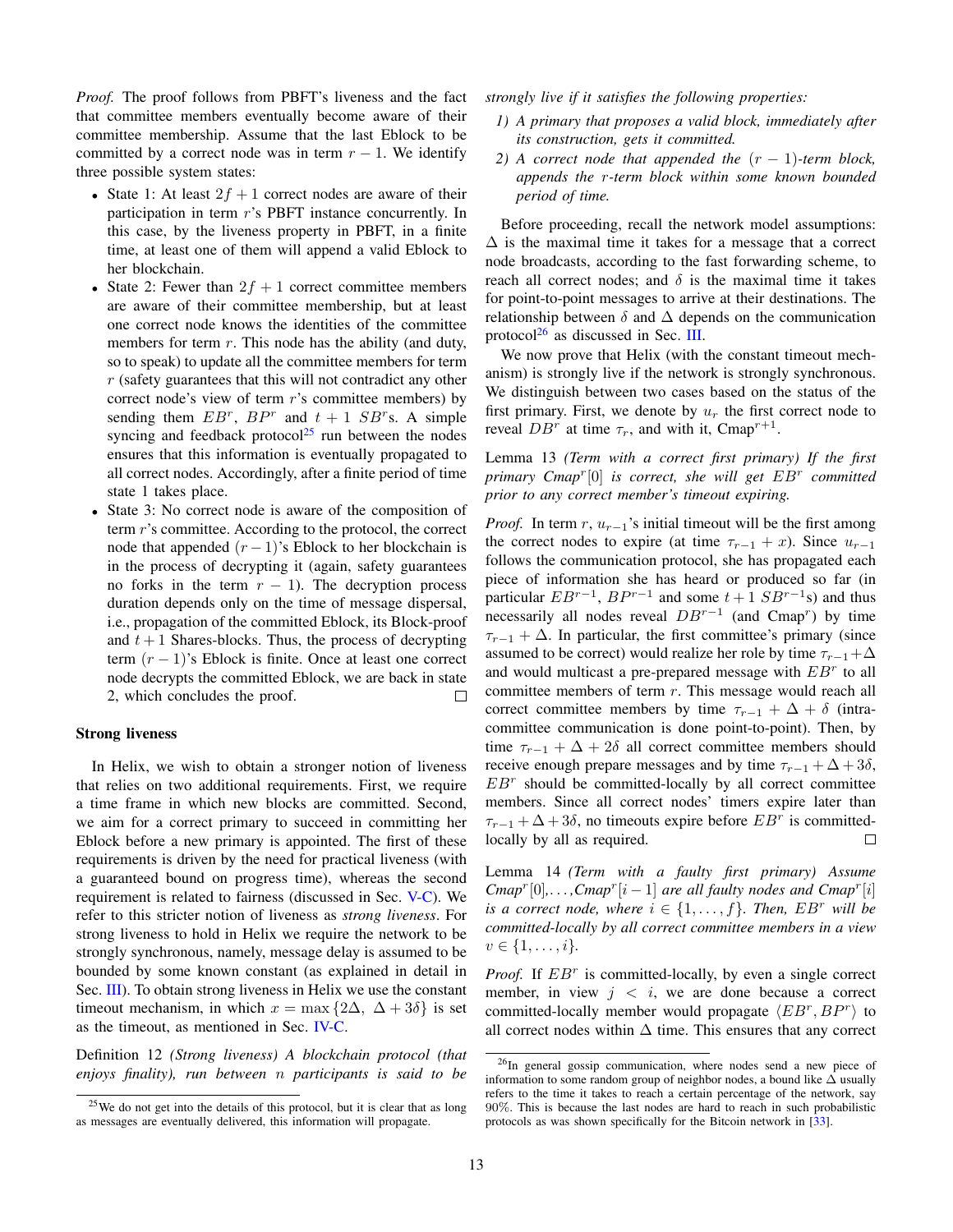committee member would append  $EB<sup>r</sup>$  to her blockchain prior to sending a view-change message for the  $(j + 2)$ <sup>th</sup> time (i.e., within its  $j + 1$  view). The  $(j + 2)$ <sup>th</sup> view-change message can be sent, the earliest at  $\tau_{r-1} + (j+2)x$ , on the other hand,  $\langle EB^r, BP^r \rangle$  would reach all nodes, the latest at  $\tau_{r-1} + (j+1)x + 2\Delta$ . Indeed, we have  $x \geq 2\Delta$ .

Otherwise, we show that all correct members commitlocally  $EB<sup>r</sup>$  in view *i*. Denote the first correct committee member to send Cmap<sup>r</sup>[i] a view-change message by u. The earliest time u can send this message is  $\tau_{r-1}^i = \tau_{r-1} + i \cdot x$ . Since no other correct node had already committed-locally, all correct nodes keep sending view-change messages every x time. Thus, if two correct members enter term  $r$  in some time difference, then they keep sending view-change messages with the same time difference. As was shown in the first case, this difference is bounded by  $\Delta$ . Thus, by  $\tau_{r-1}^i + \Delta$  all correct nodes would send  $\text{Cmap}^r[i]$  a view-change message and  $Cmap^r[i]$ , being correct, would reply with a new-view message containing a valid Eblock  $EB<sup>r</sup>$ , that would reach all correct committee members by time  $\tau_{r-1}^i + \Delta + \delta$ . As was explained before, by  $\tau_{r-1}^i + \Delta + 3\delta$ ,  $EB^r$  would be committedlocally by all correct committee members. Since all the  $(i+1)$ <sup>th</sup> timers expire later than  $\tau_{r-1}^i + \Delta + 3\delta$ , none should expire before committing-locally  $EB<sup>r</sup>$  as required. П

Corollary 15 *(Helix is strongly live) If Helix is run over a strong synchronous network (with the constant timeout mechanism), it is strongly live.*

*Proof.* The first property (in definition [12\)](#page-12-2) is deduced directly from the two previous lemmas.

To conclude the second property in the definition, we look at a correct node that appended  $EB^{r-1}$ . Since the network is strongly synchronous, then from the fast forwarding scheme,  $EB^{r-1}$  would propagate to all correct nodes within  $\Delta$  time and decrypted within another  $\Delta$  time. Once  $DB^{r-1}$  is revealed, the two lemmas above become relevant—the more view-changes, the longer it takes to reach agreement as to the  $r$ -term Eblock. Since there could be at most  $f$  faulty nodes within the term- $r$  committee, we saw that there can be at most f view-changes after which it is certain a correct primary is appointed. A correct primary gets her Eblock committed in another  $3\delta$  time. Since every view lasts exactly x time, we conclude that a node that appended  $EB^{r-1}$  would append *EB*<sup>r</sup> in (at most)  $2\Delta + f \cdot x + 3\delta$  time.  $\Box$ 

We note that if Helix is run with the doubling timeout mechanism, nonetheless Helix is strongly live, only with a longer bound.

## <span id="page-13-0"></span>*C. Fairness*

Helix achieves *fairness* in three aspects. *Election fairness* relates to the amount of terms in which a node participates as committee member. Fairness in this sense implies that a node's participation level is proportional to her resource

holdings, which in our system is related to reputation<sup>[27](#page-13-1)</sup>. *Fairness towards users* relates to mechanisms that limit nodes' capabilities in discriminating or censoring users' transactions. In this section we discuss election fairness and fairness towards users in Helix. In the following section we analyze the third type of fairness, *selection fairness*, which thrives to achieve a blockchain in which the representation of nodes (according to their etxs) is proportional to their *transaction rate*.

### Election fairness

In blockchain protocols, nodes (sometimes referred to as miners) compete in a lottery to find blocks, where a node can increase her probability of winning, if she has more *resources*. We consider this lottery as *fair* if a node's probability of winning a block (or being given the right to propose a block) is proportional to her holdings in the resource. We denote node i's resource holdings in term r as  $res_i^r$  and her proportionate share as  $rep_i^r = \frac{res_i^r}{\sum_j res_j^r}$ .

Definition 16 *(Election fairness) A blockchain protocol, where nodes are randomly elected to propose blocks according to a resource holdings* rep*, is said to be* election-fair *if the probability of node* i *to be elected as the composer of the block in term*  $r$  *is rep*<sup> $r$ </sup>.

Nakamoto consensus for example is not election-fair selfish mining attacks are possible by a strong adversary with  $p_a \geq 0.25$ , increasing her probability to find a block over  $p_a$ as was shown in [\[34\]](#page-21-33), [\[35\]](#page-21-34). Another example is Algorand [\[8\]](#page-21-7), which falls a bit short—there, a leader knows before the network what the next random seed would be in case her block is accepted. Thus, she can choose between two options—either to propose a block or not to. This introduces an advantage to the leader, even if small. The main goal in this section is to prove the following claim:

<span id="page-13-2"></span>Claim 17 *(Election fairness) Helix is election-fair with respect to reputation as the resource, assuming at most* f *nodes are Byzantine (i.e., deviate from the protocol).*

We note that in the context of Helix, election fairness is more relevant to consider in terms of committee membership rather than leader election. We proceed to prove claim [17](#page-13-2) with the following argument: since Cmap<sup>r</sup> is determined by  $RS^r$ , it is enough to show that  $RS<sup>r</sup>$  serves as a randomness beacon. That is, the adversary (or any other node) cannot manipulate or foresee  $RS<sup>r</sup>$  prior to its "global" disclosure. Put formally,

Lemma 18 *A set of nodes running Helix can use* RS<sup>r</sup> *as a common and unpredictable string of bits. Specifically, for every* r*:*

*1) Two correct nodes i and j with*  $RS_i^r$  *and*  $RS_j^r$  *have*  $RS_i^r = RS_j^r$ .

<span id="page-13-1"></span> $27$ In PoW systems, the resource is proportional to the computational ability to solve partial hash-collision puzzles. In PoS systems, the resource is proportional to stake in the system. In Helix, reputation is a concept that reflects how aligned a node is with the protocol's instructions.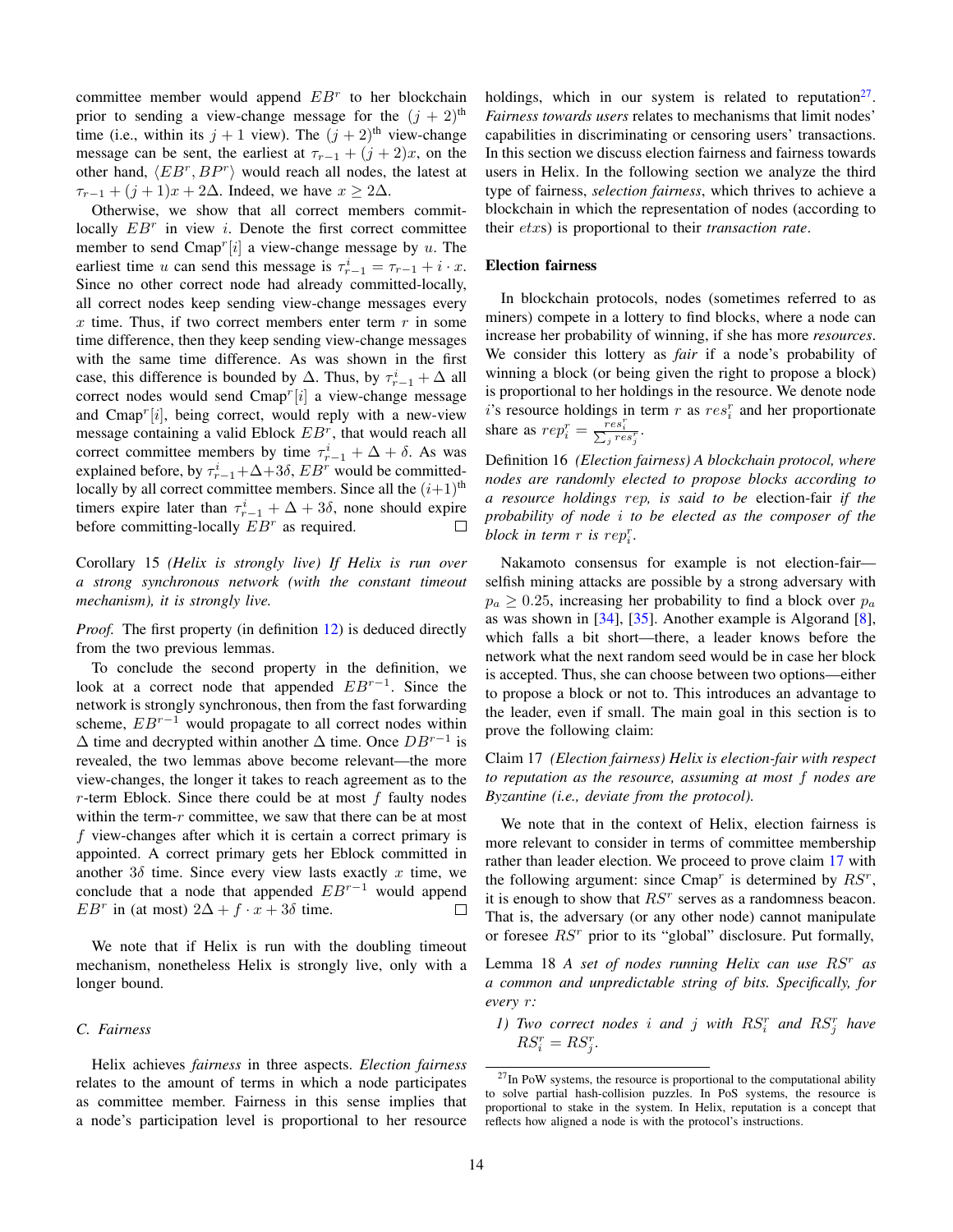*2) Prior to* EB<sup>r</sup> *being committed by at least one correct node, none of the bits in* RS<sup>r</sup> *can be predicted with probability greater than* 1/2 *by the adversary (with nonnegligible probability).*

Before the proof, we recall the fact that a valid Eblock must contain exactly  $t+1$  signed (and distinct) *eses* (see Sec. [IV-C\)](#page-8-1).

*Proof.*

- 1) The first item follows directly from Helix's safety.
- 2) Regarding the second item, consider the adversary that wishes to predict  $RS^r$  given a candidate valid  $EB^r$ (considering a non-valid Eblock is irrelevant as it would never be committed) that has not yet been committed by even a single correct node.  $EB<sup>r</sup>$  must contain exactly  $t + 1$  distinct *eses* and the adversary needs to predict  $RS^r = se_0^r \oplus \cdots \oplus se_t^r$ . We show that none of the bits in  $RS<sup>r</sup>$  can be predicted with probability grater than  $1/2$ . Pick an arbitrary bit in  $RS^r$ ,  $z = z_0 \oplus \cdots \oplus z_t$  where  $z_i$  is the corresponding bit in  $se_i^r$ . Before  $EB^r$  being committed, the adversary has access to  $ese_0^r, \ldots, ese_t^r$ . From the assumption that at most  $f < t + 1$  nodes are controlled by the adversary, and from the security of the encryption scheme, the adversary knows at most  $t \, z_i$ s (the adversary knows the  $(t + 1)$ th  $z_i$  with negligible probability). Without loss of generality, be these bits  $z_0, \ldots, z_{t-1}$ . This implies that  $z_t$  is sampled by an honest node, i.e., in the eyes of the adversary  $z_t$  can be modeled as an unbiased Bernoulli random variable. Additionally, the encryption scheme used by Helix is non-malleable [\[22\]](#page-21-21), which means the adversary cannot correlate her  $eses$  to  $ese_t$  such that the corresponding  $ses$ are related. This implies that (again, from the eyes of the adversary)  $z_t$  is sampled independently from any other  $z_i$ for  $0 \leq i \leq t-1$ . To conclude, the adversary can denote  $z = w \oplus z_t$ , where w is known and  $z_t$  is an unbiased Bernoulli random variable sampled independently from w. It is a well-known fact that due to the XOR operation z can also be regarded as an unbiased Bernoulli random variable, which completes the proof.  $\Box$

We are now ready to prove claim [17.](#page-13-2)

*Proof.* Recall that node  $i$ 's value in Cmap<sup>r</sup> is defined as follows:

$$
v_i^{r+1} := \frac{H(RS^r, r+1, pk_i)}{rep_i^{r+1}}
$$

and that the  $m$  nodes with the minimal values are the committee members in term  $r + 1$ . Since  $RS<sup>r</sup>$  serves as a non-manipulable source of randomness, we conclude that the values  $\left\{ \overline{H}(RS^r, r+1, pk_i) \right\}_{i=0}^{n-1}$  induce a random ordering of the nodes, and the values  $\{v_i^{r+1}\}_{i=0}^{n-1}$ , induce a random ordering weighted by reputation.

We draw the reader's attention to a nice benefit of the random seed in Helix, namely that  $RS<sup>r</sup>$  is independent of  $RS<sup>r-1</sup>$ .

This is rather surprising as  $RS<sup>r</sup>$  is constructed iteratively (or rather, we are exposed to its values iteratively).

## Fairness towards users

This section describes the problem of fairness towards users in high-level and illustrates Helix's approach. In general, nodes and users are very different entities in blockchain protocols. Users are the entities issuing the transactions but they cannot directly append them to the blockchain. Users depend on their nodes for *write* operations. Nodes proposing blocks can use this power in malicious ways—they can order transactions in a block according to their will, censor certain transactions, etc.

The key factor in reducing nodes' ability to manipulate the blockchain is  $\textit{etr}$  indistinguishability. Ideally, two  $\textit{etr}$  propagated through the network are indistinguishable—in terms of their issuer nodes, sizes, or any other criteria (of course, a node knows which etxs she issued). Thereby, using a suitable encryption scheme that hides transaction information is necessary $^{28}$  $^{28}$  $^{28}$ . This is realized in Helix using two mechanisms:

- A threshold encryption scheme that takes place on the user end, concealing the actual content of transactions from nodes. The content is revealed only after the inclusion of the transaction in a block is finalized and its location in the blockchain can no longer be altered.
- $\bullet$  etxs are forwarded in Helix in a manner that maximizes the sender's anonymity such that nodes are not aware who is the owner node of a transaction they receive.

We further illustrate how reducing nodes' information regarding transactions plays a role in Helix's resilience to a few common attacks against users:

- Payment censorship. In this attack, any transaction aimed to "pay" a certain user is denied and not processed. This attack is impossible in Helix as the nodes have no clue who is the payee in an  $\epsilon tx^{29}$  $\epsilon tx^{29}$  $\epsilon tx^{29}$ .
- Service censorship. In this attack, any transaction issued by a certain user is denied service and never added to the blockchain. In case an owner node can identify an  $etx$  issuer, she can refuse to propagate it or add it to Eblocks she proposes. This problem can be mitigated quite simply by allowing users to have multiple owner nodes, forwarding *etxs* to all of them<sup>[30](#page-14-2)</sup>.
- Ordering manipulation. In this attack, later transactions are processed before earlier ones. This can be considered an attack only if the system should be *order-fair* in some sense. Bitcoin for example is not order-fair in any sense,

<span id="page-14-0"></span> $28$ Note that such indistinguishability facilitates spam attacks. To mitigate this problem, we intend on using a scheme that allows a subset of the nodes to trace the issuer of any  $\epsilon tx$  in question. Such a scheme can be realized via group signatures with distributed traceability [\[36\]](#page-21-35), [\[37\]](#page-21-36).

<span id="page-14-1"></span><sup>&</sup>lt;sup>29</sup>During this article we tried to disregard any semantics attributed to transactions, this item is exceptional in that sense and assumes transactions have two sides—payers and payees.

<span id="page-14-2"></span> $30$ An alternative solution is to have another dedicated service: a transactionforwarding service. For the time being Helix handles both—the forwarding and the ordering services. Although this might change in the future as means to align subtle issues with the incentive structure and the mentioned attack.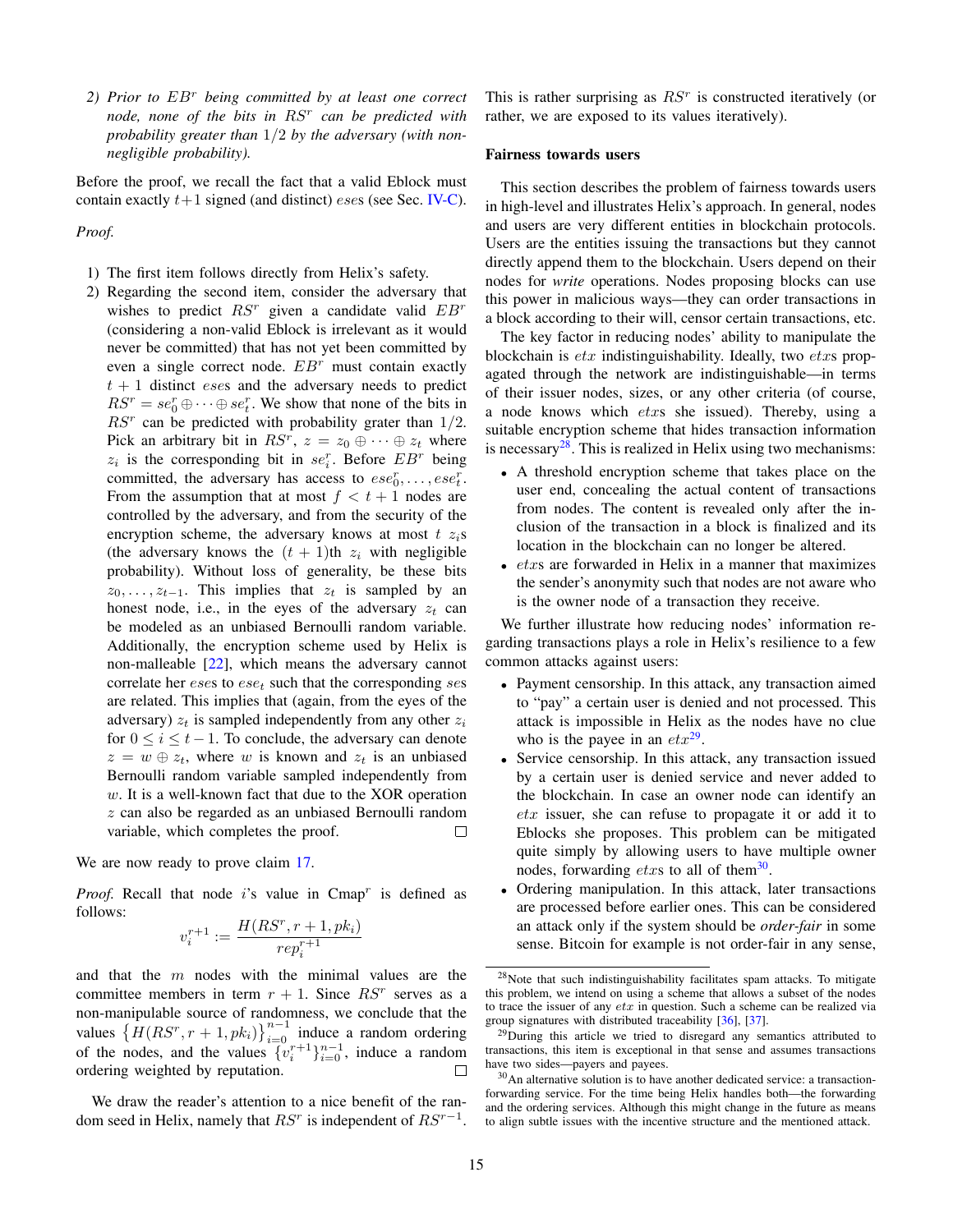and as a matter of fact, this is considered one of Bitcoin's strengths—a high-priority later transaction can "bypass" earlier low-priority transactions by offering a higher fee. In a distributed system as Helix, the seemingly simple notion of  $tx_1$  *is earlier then*  $tx_2$  (denoted  $tx_1 < tx_2$ ) is not easy to define. A proper example of such a definition is given in Hashgraph [\[38\]](#page-21-37). Hashgraph is shown to be order-fair in the sense that the ledger's order reflects the order by which transactions reached a certain fraction of the entire network. Helix is not fair in this sense, but suggests another concept of fairness in terms of ordering transactions. Intuitively, if an entity orders transactions she cannot relate any semantics to, there is nothing she can do other then ordering them randomly. In this spirit, we refer to an ordering of two transactions  $tx_1$  and  $tx_2$ as fair, if at the time of ordering, the ordering entity could not have determined which order is more *profitable* for her. Helix is order-fair in this sense when the more profitable order— $tx_1 < tx_2$  or  $tx_2 < tx_1$ , depends on the content of both  $tx_1$  and  $tx_2$ . Assuming at least one of these transactions was issued by a user, the ordering node is familiar only with the corresponding etx and cannot extract any useful information from it. Thus, in this scenario, we conclude that the order of transactions Helix produces is fair. The best example to illustrate Helix's resilience to order manipulation in this regard is front-running $31$ . In the next section we show that Helix is also fair in regards to another ordering manipulation where nodes service *etxs* owned by them prior to other nodes' etxs. This ordering manipulation does not depend on the content of transactions, but only on the ability to classify a transaction as owned by a specific node. It is crucial (and non-trivial) for Helix to be resilient to such manipulations under the incentive structure Helix assumes. We refer to this as *selection fairness*.

#### <span id="page-15-0"></span>VI. SELECTION FAIRNESS VIA CORRELATED SAMPLING

Thus far we discussed Helix's mechanisms for combating transaction censorship and ensuring fair primary (and committee) election. We now turn to the more subtle procedure of constructing blocks from the pool of pending transactions.

In typical blockchain protocols, nodes (such as Bitcoin's miners) have the freedom to select which transactions to include in their blocks. Normally, when transactions come along with a fee determined by the issuer, this results in a fee market that drives fees unnecessarily high at times of high demand. While we do not elaborate on Helix's fee structure, we emphasize that Helix is designed such that fees do not play a role in  $\textit{ctx}$  selection<sup>[32](#page-15-2)</sup>. This design choice makes sense when fees are not needed as the main motivation of nodes to include transactions in blocks. Indeed, our presumption in Helix is that nodes have inherent interest in processing their own transactions<sup>[33](#page-15-3)</sup>. Under these circumstances, the main goal of this section is to describe Helix's mechanism for selecting etxs in a *fair* manner. Fairness in this regard should be reflected by the blockchain, representing each node according to the proportion of  $\textit{etxs}$  she owns<sup>[34](#page-15-4)</sup>.

An important aspect in the context of fair sampling is the relation between the rate at which *etxs* are issued and the rate at which they are appended to the blockchain. An epoch at which the *issuance rate* is smaller than the maximal *append rate* (allowed by the system) is relatively easy to analyze all transactions are processed within a small time frame. A more involved case is when the issuance rate is (temporarily) greater than the append rate. During such epochs, there are many *etxs* pending to be added to the blockchain, and the decision of which etxs to include in Eblocks is subject to manipulation. The core aspect of selection fairness is to ensure that the average *waiting time* of an etx depends solely on the number of pending transactions, rather than on its owner node or on any other characteristic.

In high-load epochs, we adapt a strategy of *correlated sampling* that restricts the freedom a primary has in selecting which etxs to include in her Eblock. Correlated sampling, considered in  $[13]$ ,  $[39]$ ,  $[40]$  (see also  $[41]$  for a review and optimality result), refers to the problem in which there are two players having different distributions over the same domain (in our case the set of issued etxs) and access to shared randomness (in our case the random seed). Each player wishes to output a single element, sampled according to her distribution while minimizing the probability that the outputs differ. In the work of  $[13]$ , a MinHash strategy was used for performing correlated sampling for the case that the distributions are uniform over a subset of the domain (analogous to Epools in our setting). In [\[42\]](#page-21-41), Rivest applied the MinHash strategy sequentially in order to sample many elements from the domain, possibly with repetitions. However, to the best of our knowledge the scenario of correlated sampling of many elements without repetitions has not been analyzed before.

Instead of dictating an Eblock construction strategy that might not be aligned with primaries' selfish interests and might be difficult to validate, we suggest an Eblock validation procedure that is better aligned with nodes' interests. In the following section we describe the Eblock validation procedure applied in Helix in accordance with the correlated sampling scheme. We then show that strategies with substantial prob-

<span id="page-15-1"></span> $31$  Front-running is a form of market manipulation practice where an entity with non-public information exploits it to produce an unfair profit. Consider the following example, a user sends a transaction with an order to buy a large amount of shares of some stock. Since the buy order will drive the price of the stock up, the node receiving the transaction can push her own buy transaction beforehand, where she can buy the stock's shares before the price rises. Later, the node releases the user's transaction and sells her recently bought shares at a higher price.

<span id="page-15-2"></span><sup>&</sup>lt;sup>32</sup>This design choice enables a variety of fee mechanisms e.g., constant fee per transaction, periodic subscription fees, and models in which fees are determined after processing.

<span id="page-15-3"></span><sup>&</sup>lt;sup>33</sup>For instance, nodes run consumer applications and wish to service their end-users by processing the transactions they issue.

<span id="page-15-4"></span><sup>&</sup>lt;sup>34</sup>Under such notion of fairness nodes may be encouraged to artificially produce many self-owned transactions in order to get more block real-estate. Carefully designed fee mechanisms could disincentive such behavior, e.g., paying increased fee for failing transactions.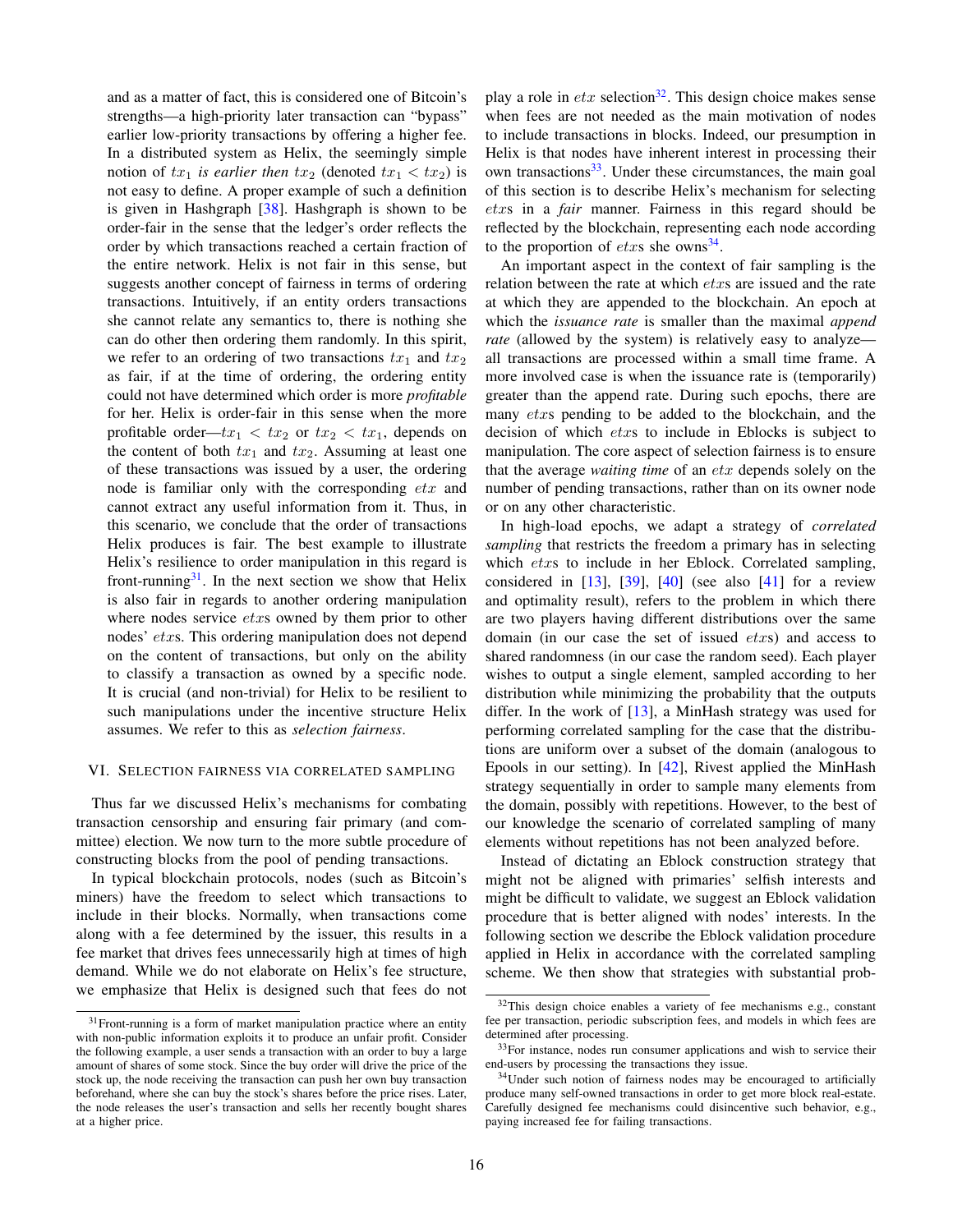ability of passing validation remain close to the construction dictated by the correlated sampling scheme. Throughout this section we restrict ourselves to high-load epochs by assuming that the total number of pending *etxs* is Γ*b* for some  $\Gamma > 1$ (where  $b$  is the maximal number of  $\acute{e}txs$  in a valid Eblock).

#### *A. Eblock validation*

The Helix correlated sampling scheme uses a hash function in order to serialize candidate etxs for the next Eblock. The hash function is tweaked with a random seed to eliminate its predictability, yielding a common, random and unpredictable serialization of the *etxs*. Formally, when considering the Eblock in term  $r$ , the nodes order the pending  $\textit{etxs}$  according to the values  $H(RS^{r-1}, \text{etr})$ , and refer to these values as the *hash values* of the *etxs*. We denote  $H(text)$  for brevity.

To ensure unpredictability, we introduce the notion of *locking time*. We denote by  $EP_i^{\tau}$  node *i*'s locked Epool at time  $\tau$ , which is a snapshot of the *etxs* in i's Epool at time  $\tau^{35}$  $\tau^{35}$  $\tau^{35}$ . We denote by  $\tau'_i$  the time at which node i revealed  $DB^{r-1}$ , and define the locking time of node *i* to be  $\tau_i := \tau'_i - 2\Delta$  (recall the definition of  $\Delta$  from Sec. [III-D](#page-4-5) as the upper bound on the dissemination time between any pair of nodes).

In the validation procedure, nodes are asked to consider the serialized *etxs* in their Epool at locking time. The choice of  $\tau_i$ was made such that nodes cannot quickly tailor *etxs* with low hash values *after* revealing the random seed, but *before* the rest of the network does. Indeed, due to network latency it could be the case that  $RS^{r-1}$  is revealed to some node before the rest of the network—by at most 2∆ time. Without the notion of locking time nodes could have exploited this time to generate and forward tailored *etxs*, detracting from the randomness of the common ordering. Restricting nodes to consider only etxs which were known to them prior to time  $\tau_i' - 2\Delta$  prevents this kind of attack. From now on by writing  $\overline{E}P_i$  we mean  $\overline{E}P_i^{\tau_i}$ , unless stated otherwise.

Due to network latency and inherent properties of Helix, we cannot expect  $EP_i$  and  $EP_j$  to be identical, even if i and j are correct nodes. However, as locking times are similar, we may assume a measure of similarity between two correct Epools at locking times. To model this similarity, we use a probabilistic model satisfying the following property. For any two correct nodes  $i, j$  each  $\epsilon tx$  in  $\epsilon P_i$  is in  $\epsilon P_j$  with probability at least  $\alpha$ . We refer to  $\alpha$  as the *similarity parameter* of the network.

Upon receiving a proposed Eblock,  $EB_p$ , from primary  $p$ , correct committee member  $i$  validates it by performing the validation procedure presented in Sec. [IV-C.](#page-8-1) In addition, she checks two conditions regarding the size of the proposed Eblock and the size of its overlap with a set of transactions calculated according to her own Epool. We define  $T_p$  be the maximal hash of an *etx* in  $EB_p$ , i.e.,  $T_p := \max\{H(text)|\text{et}x \in EB_p\}.$  Likewise, we denote by  $EB'_i := \{etx \in EP_i | H(etx) \leq T_p\}$  the set of  $etxs$  in  $EP_i$ 

<span id="page-16-1"></span>

Figure 4: Illustration of the correlated sampling validation process. In each Epool, etxs are sorted based on their hash values. A threshold  $T_p$  is determined by the maximal hash value of an  $\textit{etr}$  in the EBlock  $\textit{EB}_p$  proposed by the primary  $p$ . A correct committee member  $i$  examines the overlap between  $EB_p$  and the set of *etxs* in  $EP_i$  which hash below  $T_p$ .

with hash values lower than  $T_p$ , and  $b_i := \max\{|EB'_i|, b\}$ . We further denote by b' the size of  $EB'_p = \{etx \in EP_p | H(etx) \le$  $T_p$ } and say that  $EB_p$  was constructed under a b'-construction. This illustrates the fact that  $EB_p$  was selected as a subset of size b among the b' lowest hashed etxs in  $EP_p$  such that the  $b<sup>th</sup>$  etx was included. The setting is illustrated in Fig. [4.](#page-16-1)

Under these notations, the validation checks (in the context of selection fairness) performed by correct node  $i$  upon receiving a proposed Eblock,  $EB_p$  (from primary  $p$ ), are:

<span id="page-16-2"></span>1)  $|EB_p| = b$ 

<span id="page-16-3"></span>1) 
$$
|EB_p| = 0
$$
  
2)  $|EB_p \cap EB_i'| \ge \beta_\alpha(b_i)$  for  $\beta_\alpha(b_i) := \alpha b_i - \sqrt{10b_i}$ 

The second condition encourages primaries to construct Eblocks with low  $b'$ . The minimal value of  $b'$  is  $b$ ; in the event that the value of  $b'$  is in fact  $b$ , the selection scheme is perfectly fair. Intuitively, a larger  $b'$  allows the primary more freedom in the selection of  $EB_p$  (rather than selecting it as the  $b$  minimal  $\text{e}txs$ ). However, since we can expect  $|EB'_p| \approx |EB'_i|$ , large b' yields large  $b_i$  and accordingly large  $\beta_{\alpha}(b_i)$ , reducing the chances of  $EB_p$  to pass validation.  $\beta_{\alpha}(b_i)$  is the maximal value for which Eblocks constructed with  $b' = b$  pass validation w.o.p., as implied by Hoeffding's bound. This is shown formally in the next section.

## *B. Liveness under* b*-construction*

The extra validation process dictated by the correlated sampling scheme bears risk to the liveness of the protocol. Blocks that would have passed validation might get rejected once correlated sampling validation is enforced. We thus prove that

<span id="page-16-0"></span> $35$ This can be implemented by attaching a timestamp to each  $etx$  at the time it was received.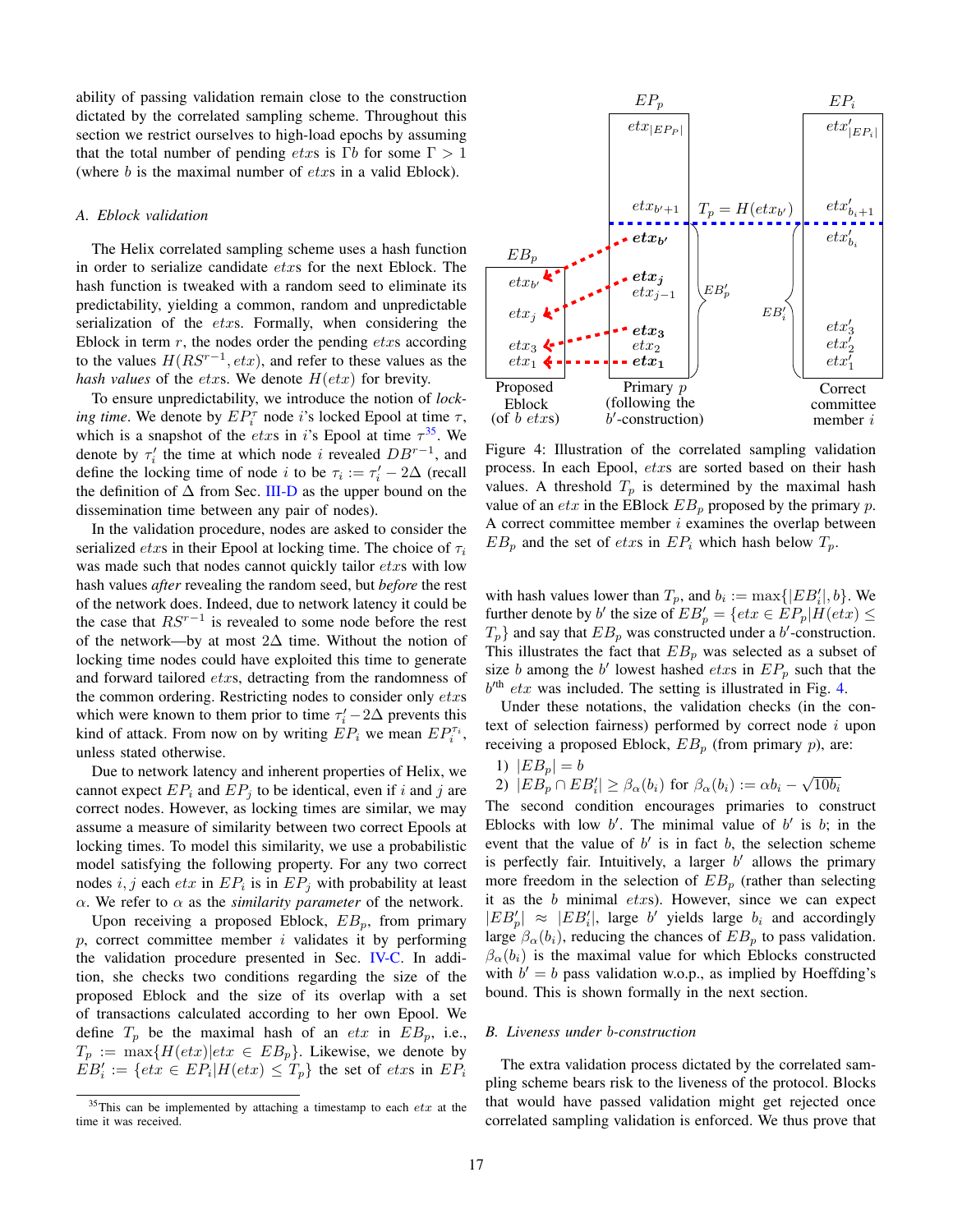an Eblock compliant with the b-construction passes validation of any correct committee member w.o.p.

<span id="page-17-0"></span>Claim 19 (Liveness under *b*-construction.) Let  $EB_p$  be an *Eblock constructed according to the* b*-construction,* i *be a correct committee member. Then,*  $EB_p$  *passes i's validation w.o.p. (under the assumption that* α *bounds from below the similarity parameter of the network)*

We use the following lemma.

Lemma 20 *For two correct nodes*  $k, l$  *and a general set*  $A \subset$  $E P_l$ ,  $|A \cap E P_k| > \beta_\alpha(|A|)$  *with probability greater then* 1 −  $2 \exp(-20)$ *, where*  $\beta_{\alpha}(x) := \alpha x - \sqrt{10x}$ *.* 

*Proof.* Denote  $Y := |A \cap EP_k|$ . We can write  $Y =$  $\sum_{\text{etr} \in A} Y_{\text{etr}}$ , where  $Y_{\text{etr}}$  are indicator random variables,

$$
Y_{\text{ctx}} = \begin{cases} 1 & \text{if } \text{ctx} \in EP_k \\ 0 & \text{otherwise} \end{cases}
$$

By definition, these random variables are i.i.d. Bernoulli variables, with success probability (at least)  $\alpha$ . This is true from the similarity assumption. By Hoeffding's inequality, for any  $\delta \geq 0$ 

$$
Pr\left(\frac{1}{|A|}|Y - \mathbb{E}(Y)| > \delta\right) \le 2\exp(-2|A|\delta^2)
$$

The expected value of Y is bounded from below by  $\alpha |A|$ , thus taking  $\delta = \sqrt{\frac{10}{|A|}}$  and plugging this into the left-hand side of Hoeffding's inequality, we get that with probability  $> 1-2 \exp(-20)$ 

$$
|A \cap EP_i| = Y > \mathbb{E}(Y) - |A|\delta
$$
  
\n
$$
\geq \alpha \cdot |A| - \sqrt{10|A|} =: \beta(|A|) \qquad \Box
$$

We now turn to prove claim [19.](#page-17-0)

*Proof.* Node i's validation comprises of two checks. Check number [1](#page-16-2) is that  $|EB_p| = b$ , which passes with probability 1. For clarity of the proof, we break check number [2](#page-16-3) into two:

2.1 
$$
|EB_p \cap EB'_i| \geq \beta_\alpha(b)
$$
  
2.2  $|EB_p \cap EB'_i| \geq \beta_\alpha(|EB'_i|)$ 

For 2.1, take  $A = EB_p \subset EP_p$ . For a correct primary, this is simply a general random set of transactions of size b. The above lemma can be used as  $|EB_p \cap EB_i'| = |EB_p \cap EP_i|$ , yielding that the probability for failing this condition is at most  $2 \exp(-20)$ . The argument for condition 2.2 is similar, only this time  $A = EB'_i \subset EP_i$  and we use the equality  $|EB'_{i} \cap EB_{p}| = |EB'_{i} \cap EP_{p}|$ . The latter equality is derived from the assumption that  $EB_p$  is a b-construction, which implies  $EB_p = EB'_p = \{etx \in EP_p | H(etx) \leq T_p\}$ . Now, the equality is easily derived from the definition of  $EB'_i$ .

The claim establishes the fact that a primary following the b-construction would pass validation w.o.p., thus keeping the protocol live. In the next section we generalize the analysis above, considering Eblocks admitting  $b'$ -constructions for  $b' >$ b.

## *C. Selection fairness*

Under conditions where all nodes follow the b-construction, the core aspect of selection fairness is an immediate result an *etx* is included in the next Eblock with probability  $1/\Gamma$ . However, as nodes are assumed to prioritize their own etxs and act to shorten their average waiting time, they might choose to follow a different strategy. The inevitable "room for error" permitted in the validation process (due to potentially non-identical Epools), prohibits such behavior from being completely eliminated. In this section we analyze the extent to which the validation scheme suggested above can guarantee selection fairness and a fair average waiting time.

We consider two distinct methods to manipulate the selection process. The first is by *tailoring* etxs in order to hash them to low values. The second method is through  $b'$ -constructions, for  $b' > b$ . We study the dependency between  $b'$  and the certainty of an Eblock to pass validation.

We start with a high-level analysis of the tailoring approach. While the locking mechanism discussed earlier eliminates the advantage of revealing the random seed prior to the rest of the network, tailoring  $\acute{e}txs$  can still be a worthwhile strategy. Issuing many tailored copies of the same transaction and forwarding them to the network would increase the probability of one copy to be processed quickly. In order to avoid such behavior, suitable fee models are needed<sup>[36](#page-17-1)</sup>.

Alternatively, nodes may keep their tailored etxs hidden from the network and include them only when constructing Eblocks. the Helix Eblock validation process prevents over-exploiting this strategy. Specifically, since tailored etxs are clearly not in  $EP_i$ , including many of them reduces  $|EB_p \cap EB_i'|$ , while in order to pass validation, the size of this intersection must be at least  $\beta_{\alpha}(b)$ .

We continue with a formal analysis of the  $b'$ -construction. According to this strategy, the primary first looks at  $EB_p'$ which contains the lowest b' etxs in  $EP_p$ . Of those, she selects the *b* etxs she prefers. Our analysis ignores this choice and is applicable to any subset of b etxs from  $EB'_{p}$  (that includes the  $b'^{th}$  etx). Typically, when  $b' \geq b$  the validation condition becomes  $|EB_p \cap EB_i'| \geq \beta(|EB_i'|)$ . Both sides of this inequality grow with  $b'$ , but while the left-hand side grows slowly, and is bounded by  $b$ , the right-hand side grows faster and is effectively unbounded. Thus, a large  $b'$  decreases the probability of  $EB_p$  to pass validation. A quantitative analysis is given hereafter.

We fix some  $b' > b$  and consider  $EB_p$  constructed via the  $b'$ construction. We calculate the probability  $q = q(b')$  in which  $EB<sub>n</sub>$  passes a single validation. Denote this event by  $A =$  $A(b^i)$ .

Before continuing, we make a simplifying (average-case) assumption. Clearly,  $|EB_p \cap EB_i'|$  is bounded from above by

<span id="page-17-1"></span><sup>36</sup>For example, one such fee model can be realized by a system rule that dictates an increased fee for failed transactions. In UtxO-based architectures (like Bitcoin), such an approach would be easier to enforce. In accountbased architectures that support rich scripting languages (like Ethereum), circumventing such rules would be considerably impractical.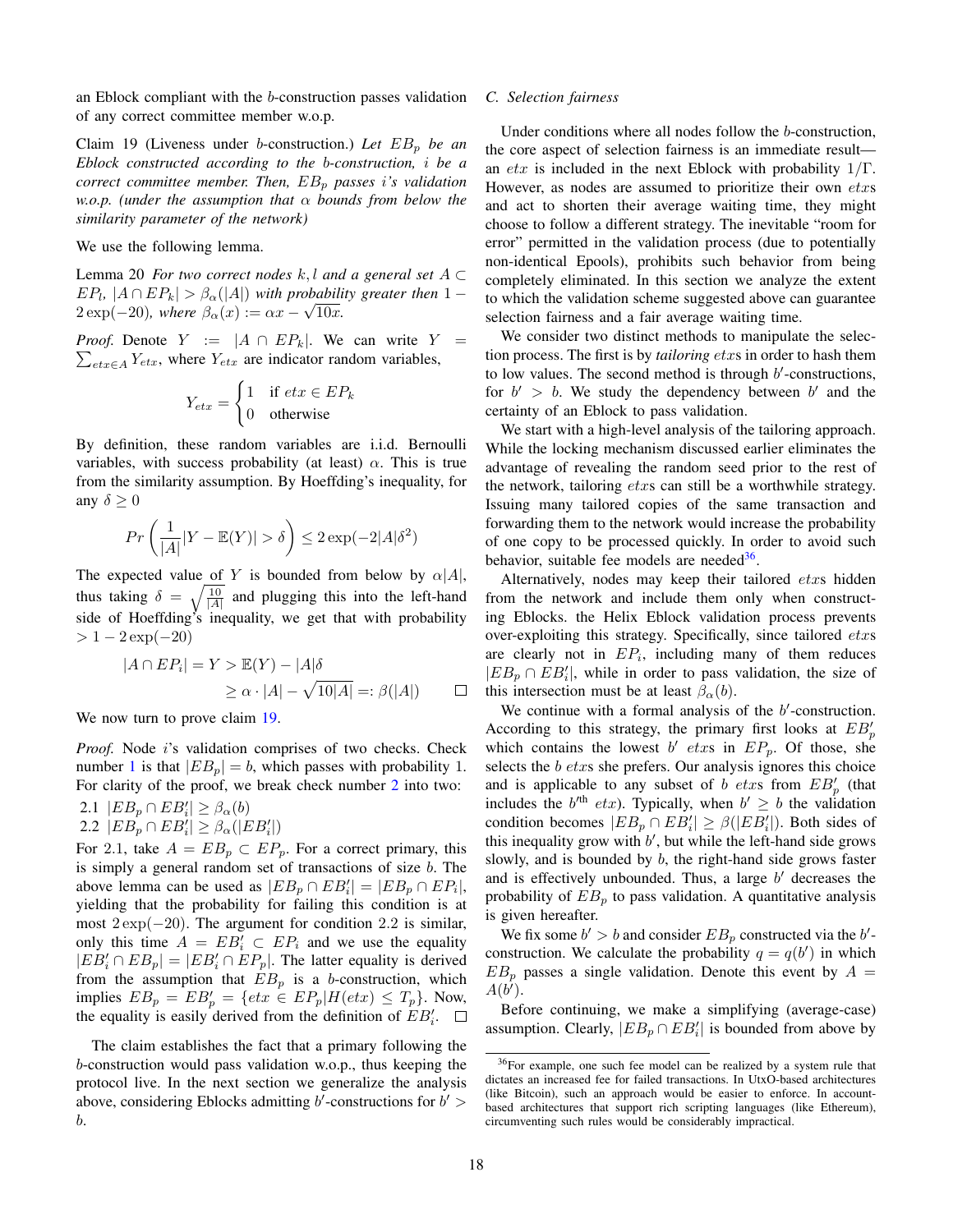b, and we will assume that it is exactly  $\alpha b$ , as the probability of an  $ext{et} x \in EP_p$  to be in  $EP_i$  is (at least)  $\alpha$ . Under this assumption,  $Pr(A)$  becomes  $Pr(\alpha b \ge \beta_{\alpha}(b_i))$ . Calculating for which  $b_i$  this condition holds gives rise to a quadratic inequality, whose solution yields  $Pr(A) = Pr(b_i \leq M)$  for  $M = \left(\frac{\sqrt{10} + \sqrt{10 + 4\alpha^2b}}{2\alpha}\right)$ )<sup>2</sup>. Clearly, *M* satisfies  $\alpha b = \beta_{\alpha}(M)$ and  $M > b$ . Recall that  $b_i = \max\{b, |EB'_i|\}$ , which implies  $Pr(b_i \leq M) = Pr(|EB'_i| \leq M).$ 

We use the Chernoff inequality to bound  $Pr(|EB'_{i}| \leq M)$ from below. For this, we use the expected value of  $|EB'_i|$ , which can be approximated using a simple symmetry argument (based on the even dissemination of messages in the network), yielding  $\mathbb{E}[|EB'_i|] = |EB'_p| = b'$ . Our goal now is to find, for any desired probability to pass validation  $q$ , the maximal  $b'$ for which  $Pr(|EB'_{i}| \leq M) \geq q$ . The Chernoff inequality for the complement event yields

$$
Pr(|EB'_{i}| > M) = Pr(|EB'_{i}| > (1 + \delta)b') \le \exp(-\delta^{2}b'/3)
$$

where,  $\delta = \frac{M}{b'} - 1$ . Chernoff requires  $\delta \in [0, 1]$ , which implies  $b' \leq M \leq 2b'$  must hold. We are thus led to compute the maximal  $b' \leq M$  for which  $f(b') := \exp(-\delta^2 b'/3) = 1 - q$ .

Solving this equation, Table [I](#page-18-0) illustrates maximal  $b' = b'(q)$ values (note that for  $b' \leq M$ , the function f is monotonically increasing) for various passing validation probabilities  $q$ , and various Eblock sizes b, while keeping  $\alpha = 0.95$  (which yields different  $M$  values). Notice that as  $q$  increases, the primary has to be more careful and b' decreases. The fact that  $b'(q)/b$ is very close to 1 indicates that the freedom a primary has to act unfairly in constructing  $EB<sub>n</sub>$  is rather limited.

<span id="page-18-0"></span>Table I: For Eblock size b and a desired probability to pass a single validation q, we find the maximal  $b'(q)$  for which we can guarantee that the  $b'(q)$ -construction would pass validation with probability at least q. The fact that the  $b'(q)/b$  values are close to 1 suggests fairness in etx selection.

| Ь    | M    | q    | b'(q) | b'(q)/b |
|------|------|------|-------|---------|
| 1000 | 1111 | 0.95 | 1016  | 1.0154  |
| 1000 | 1111 | 0.75 | 1046  | 1.0450  |
| 1000 | 1111 | 0.5  | 1064  | 1.0639  |
| 1000 | 1111 | 0.1  | 1093  | 1.0924  |
| 2500 | 2673 | 0.95 | 2523  | 1.0089  |
| 2500 | 2673 | 0.75 | 2570  | 1.0278  |
| 2500 | 2673 | 0.5  | 2600  | 1.0397  |
| 2500 | 2673 | 0.1  | 2645  | 1.0576  |
| 5000 | 5241 | 0.95 | 5029  | 1.0056  |
| 5000 | 5241 | 0.75 | 5096  | 1.0190  |
| 5000 | 5241 | 0.5  | 5138  | 1.0275  |
| 5000 | 5241 | 0.1  | 5201  | 1.0400  |

We clarify the motivation behind the analysis above. From the point of view of a primary that wants to construct an Eblock with a  $b'$ -construction, a prominent question is what  $b'$ to choose given she wants to pass validation with probability q. The above analysis bounds  $b'$  from below given b and  $\alpha$ .

To conclude this section, we analyze to what extent a  $b'$ construction allows a primary to promote her  $\acute{e}txs$ . Given  $b'$ , a primary would first include all  $\textit{ctx}$  (among the first  $b'$  ones) she wishes to promote, and then complete the Eblock space randomly (this is a direct result of the indistinguishability of the encrypted transactions). The deviation of this construction from simply taking the minimal  $b$  etxs depends on the fraction of etxs a node chooses to promote (e.g., the fraction of transactions she issued). We denote this fraction by  $\xi_p$ , and turn to compute the probability of an  $\textit{etr}$  to be included in an Eblock constructed according to the  $b'$ -construction described above.

<span id="page-18-1"></span>Lemma 21 *Let*  $ext{ } \in EP_p$  *and*  $b' \geq b$ *. Suppose*  $EB_p$ *is constructed according to a b'-construction with*  $\xi_p$ , the *fraction of promoted* etx*s among all pending* etx*s in* EPp*. The probability that an arbitrary etx is included in*  $EB_p$  *is* 

$$
Pr(text \in EB_p) = \begin{cases} \frac{b'}{|EP_p|} & \text{if } ext \text{ is promoted} \\ \frac{b-\xi_p \cdot b'}{|EP_p| \cdot (1-\xi_p)} & \text{otherwise} \end{cases}
$$

*Proof.* First, all promoted  $\text{dx}$ s which are among the lowest  $b'$ etxs are included in  $EB_p$ . The probability of an etx to admit this condition is  $\frac{b'}{\sqrt{E E}}$  $\frac{b'}{|EP_p|}$ , which explains the first case. In case the  $etx$  is not promoted by the primary, it would be included if and only if both following conditions hold: it is hashed among the lowest  $b'$  etxs; and it is selected by the primary among the remaining  $\textit{ctxs}$ . The probability to meet the first condition is again  $\frac{\overline{b}'}{E E}$  $\frac{b'}{|EP_p|}$ , whereas for the second condition we can only give an average case estimation. In average, there are  $\xi_p \cdot b'$  promoted *etxs* among the lowest b'. Thus there are  $b - \xi_p b'$  slots left in  $EB_p$ . The probability to get selected for these slots is  $\frac{b-\xi_p b'}{b'-\xi_b}$  $\frac{\partial - \xi_p \partial}{\partial \theta' - \xi_p b'}$ . Multiplying these probabilities yields the result.  $\Box$ 

### *D. Experimental results*

To examine selection fairness beyond the theoretical bounds, we conduct simulation-based experiments that reflect Helix's fairness properties in practice. We isolate specific elements within the system and inspect their effect on fairness. We simulate primaries that follow the  $b'$ -construction strategy and measure fairness as the ratio  $b'/b$ . Our open-source code is available online [\[43\]](#page-21-42).

To obtain probabilistic results we repeat the same experiment a thousand times and give an average case analysis. In our experiments a pair of nodes, a primary  $p$  and a committee member i, construct and validate a block respectively. We model their Epools at locking time,  $EP_p$  and  $EP_i$ , by sampling random  $\textit{ctxs}$ , where the total number of pending  $\textit{ctxs}$  is  $10b$ and  $|EP_p \cap EP_i| = \alpha \cdot 10b$ . The block size is set to  $b = 1000$ .

Fig. [5](#page-19-1) illustrates our first experiment. We set  $\alpha = 0.95$ , and check the relation between the primary's desired probability to pass a single validation,  $q$ , and the maximal  $b'$  she can use. We compare the theoretical lower bound to the experimental results. It is interesting to note that the practical results indicate a very moderate decent from  $q = 0.95$  to  $q = 0.5$  where b' increases by roughly 20 *etxs*. This should imply that rational primaries would use  $b' < 1100$  (and avoid unnecessary risks). Note that within these (less than)  $100$  extra  $\textit{etxs}$  there is only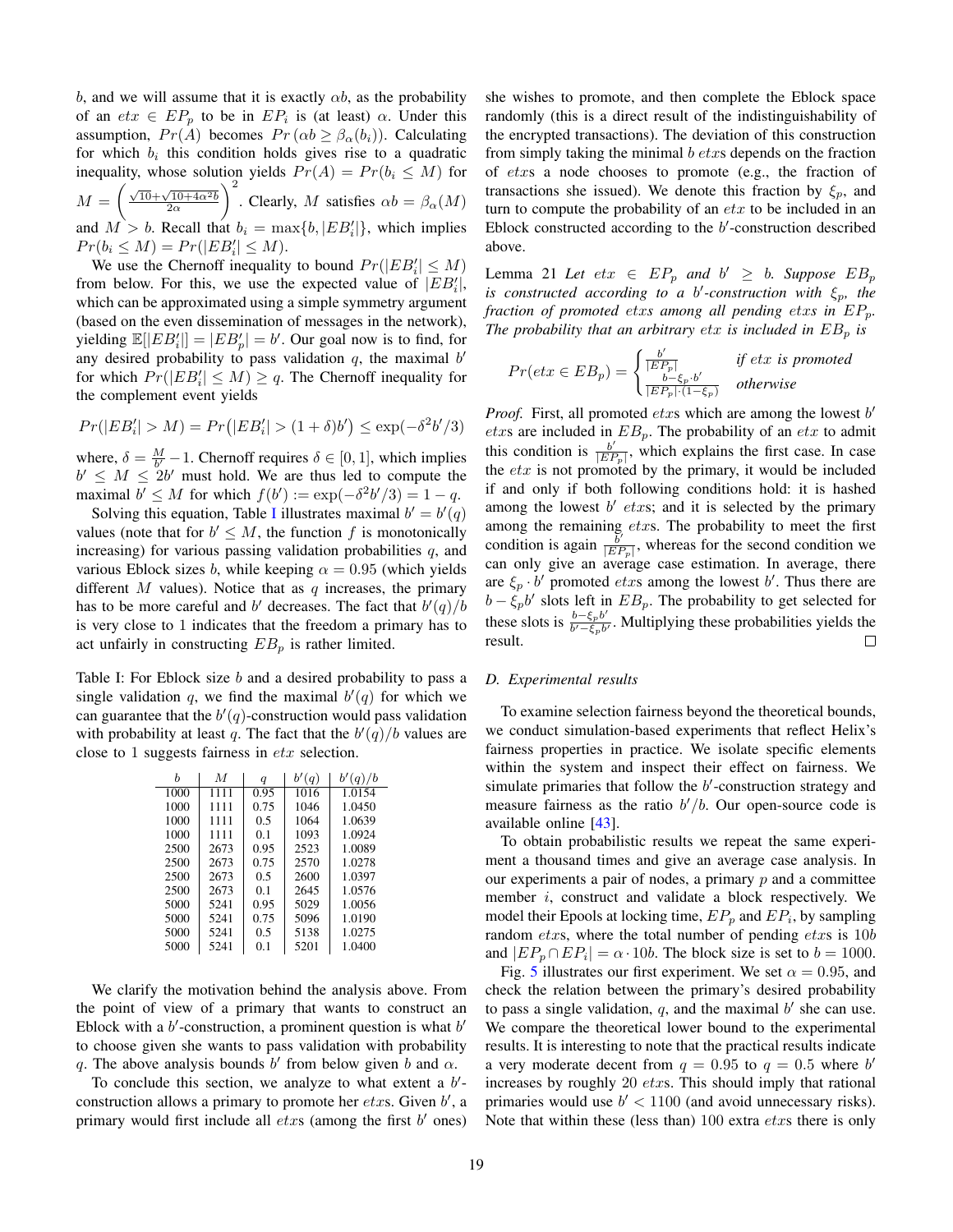<span id="page-19-1"></span>

Figure 5: The ratio  $b'/b$  vs. the desired probability to pass a single validation.

<span id="page-19-3"></span>

Figure 6: Impact of network similarity parameter on fairness larger  $\alpha$  values enhance fairness.

a fraction of promoted ones, see Fig. [7.](#page-19-2) In case we take larger bs or  $\alpha$ s the relative amount of feasible manipulation further reduces.

In a real system, the Chernoff bound could serve as "advice" to the primary, as to what  $b'$  she can use and still pass validation with her desired probability. An upper bound analysis, that would indicate the maximal  $b'$  a primary might use and still pass a single validation with a desired probability, is left for future work.

Fig. [6](#page-19-3) illustrates the second experiment which checks the effect of  $\alpha$  on selection fairness. It clearly shows that larger  $\alpha$  yields smaller  $b'/b$  ratio. Intuitively, large  $\alpha$  values allow the validator to know more about the primary's Epool thus yielding stricter validation conditions (i.e., larger  $\beta$ ), resulting in enhanced fairness.

Finally, Fig. [7](#page-19-2) takes into account the analysis in Lemma [21](#page-18-1) and the fraction of etxs the primary wishes to promote in order to give a realistic estimation of the possible manipulation in  $b'$ -constructions. We choose  $b'$  values arising from the simulations presented in Fig.  $5$ . For non-promoted *etxs*, the graph shows the ratio between the probability of getting included in  $b'$ -constructions, to that in the  $b$ -construction. We plot these ratios with respect to different fractions of etxs,  $\xi_p$ , the primary wishes to promote. The fact that the observed ratios are very close to 1 (even for small  $q$  values) demonstrates that in practice, selection fairness in Helix is maintained even under a  $b' > b$  manipulation.

However, the main insight from the experiment section is

<span id="page-19-2"></span>

Figure 7: The ratio between the expected waiting time of a non-promoted  $etx$  in the b-construction, and that in a  $b'$ construction. In both curves  $\alpha = 0.95$ .

that, surprisingly, the effectiveness of the selection fairness scheme is quite indifferent to the similarity parameter  $\alpha$ . Between  $\alpha = 0.95$  and  $\alpha = 0.6$ , the ratio  $b'/b$  and the expected waiting time of non-promoted *etxs* does not differ by much. Thus, in practice, a system that uses our selection fairness mechanism should not make a special effort to increase  $\alpha$ .

We note however that in the experiments above, the parameter  $\alpha$  used for validation matched the actual overlap of Epools. We believe that a loose estimation of  $\alpha$  would enable primaries to manipulate Helix's selection fairness, e.g., by tailoring many etxs. It is left for future work to find methods to reduce the importance of estimating  $\alpha$  accurately.

## VII. FAST SYNCS

<span id="page-19-0"></span>The following section illustrates an algorithm for syncing a node to the present *state of the system* (loosely speaking, the state of the system relates to the blockchain up to the term number of the most advanced correct node). It is desired to perform the syncing procedure as fast as possible, without sacrificing Helix's safety. Intuitively, having a quick syncing mechanism, reduces the effective time a node is considered faulty (sleepy) and thus, helps in reducing  $f$ . Reducing the number of faulty nodes enhances the performance of the system.

A straightforward way for a node  $(i)$  to sync is by sending some node  $(j)$  a request to sync that contains the highest term for which she has a Dblock  $(DB<sup>r</sup>)$ . If j has higher term committed Eblocks, she sends i tuples of the form  $(EB<sup>q</sup>)$ ,  $BP^q$ ,  $SB_0^q$ , ...,  $SB_t^q$ ) for  $q > r$  in an incrementing manner. Upon receiving the  $(r + 1)$ -term tuple, i verifies  $BP^{r+1}$ as a valid Block-proof for  $EB^{r+1}$  under the  $(r + 1)$ -term committee (as determined by  $DB^r$ ). i then appends  $EB^{r+1}$ and reveals  $DB^{r+1}$  and the committee for term  $r + 2$  (using  $SB_0^{r+1}, \ldots, SB_t^{r+1}$ ). This process is performed repeatedly until  $j$  completes sending all its blockchain. If  $j$  itself is  $in$ *sync with the network*, then once the process is terminated, i is successfully synced. The downside of this method is that it might take a node a long time to sync (especially when syncing after a long downtime) during which the node is considered faulty and cannot participate in committees.

The Helix fast sync algorithm enables a node to actively participate while the previously described syncing procedure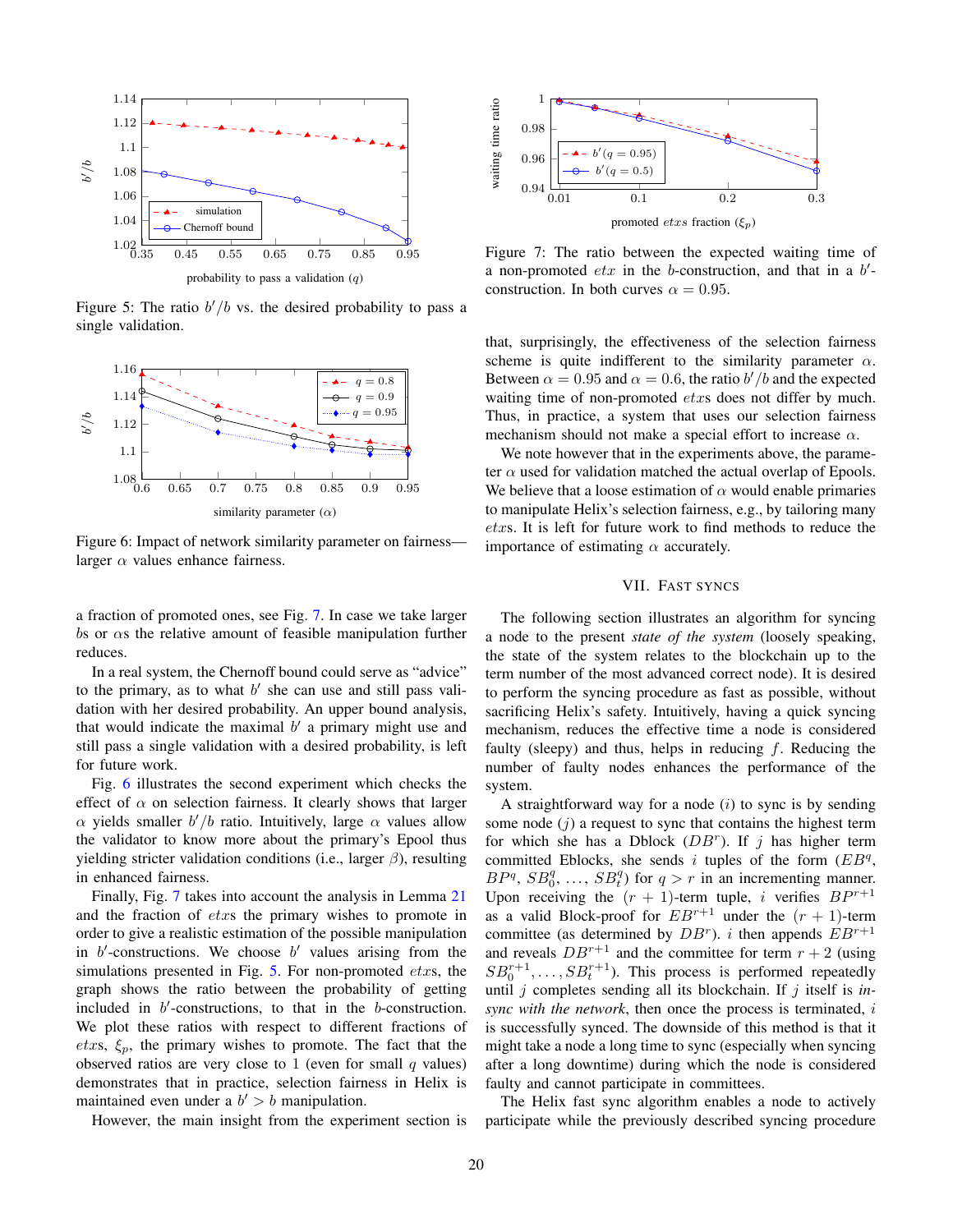is taking place. A node  $i$  constantly listens to the network and learns the current term number,  $r$ , from the received messages. Upon receiving a message that contains a Blockproof and a matching Eblock (i.e.,  $\langle EB^r, BP^r \rangle$ ) i validates  $BP<sup>r</sup>$ . Particularly, in the fast sync optimization, i drops the Cmap brief-validation check as defined in Sec. [IV-C.](#page-7-0) If found valid, we claim that i is safe to append  $EB<sup>r</sup>$  to her blockchain, even though i does not have  $DB^{r-1}$  and can not calculate locally Cmap<sup>r</sup> (or the committee in term  $r$ ) and relies on  $EB<sup>r</sup>$ 's header for it.

We emphasize that if  $i$  receives segment 4 messages (i.e., committee-related messages such as pre-prepare, prepare, etc.) she may assume that it is in the  $r$ -term PBFT committee. But since  $i$  does not have the previous Dblock yet, she cannot reassure it and thus cannot participate. Thus, in this term,  $i$ still counts as faulty. In particular, if  $i$  is primary in this term, she would lose her turn.

We now turn to prove that Helix is safe when nodes apply the fast sync optimization.

Claim 22 *(Fast syncing safety) Let*  $0, \ldots, n-1$  *be the nodes running Helix with the fast syncing optimization. In term* r*, let* EB<sup>r</sup> i *and* EB<sup>r</sup> j *be Eblocks appended by correct nodes*  $i, j \in [n-1]$ , respectively, to their local blockchains. Then,  $EB_i^r = EB_j^r.$ 

*Proof.* The proof is very similar to the original safety proof given in Sec. [V-A.](#page-11-1) It relies on PBFT's safety which suffices as long as the committee in term  $r$  is a well-defined set of  $m$  nodes, which is agreed upon by all nodes. Let  $C<sup>r</sup>$  be the committee that arises from  $DB^{r-1}$ . As in the original safety proof, an inductive argument convinces that  $DB^{r-1}$  is agreed-upon and thus  $C<sup>r</sup>$  is indeed well-defined. This is not enough though, as the fast sync optimization enables nodes to deduce the committee of term  $r$  from  $EB<sup>r</sup>$  (rather than learn it locally from  $DB^{r-1}$ ). However, for a correct node to deduce the committee of term  $r$  from  $EB^r$ , the latter must be accompanied by a valid Block-proof. Since correct nodes would contribute their signatures to a Block-proof only if they can calculate  $C<sup>r</sup>$  locally and validate that it matches  $EB<sup>r</sup>$ 's Cmap, no Block-proof for a term- $r$  Eblock that contradicts  $C<sup>r</sup>$  can be generated. This concludes that  $C<sup>r</sup>$  is indeed welldefined and PBFT's safety proof is now applicable.  $\Box$ 

## VIII. CONCLUSION

We presented Helix, a Byzantine fault tolerant consensus protocol for ordering transactions that ensures the resulting order was *fairly* determined. We believe that our work is highly suitable for ledger implementations in which transaction fees are not the sole motivation for processing transactions, such as decentralized ledgers whose nodes are operated by companies, each wishing to service its own users. Indeed, such use-case requires the protocol to achieve a fair ordering of transactions, where all participants experience an equal level of service (transaction confirmation time, throughput, etc.). Helix is providing this property while keeping the decentralized control of the ledger in the hands of the participating nodes; the capability to scale the transaction throughput; and a Byzantine fault tolerant engine. Helix ensures the end-users enhanced protection from censorship and discrimination relative to other typical solutions, while requiring them to utilize a negligible amount of resources. It can therefore be seen as a fair protocol towards end-users as well.

# IX. ACKNOWLEDGEMENTS

We would like to thank Rosario Gennaro, Steven Goldfeder and Idit Keidar for their fruitful discussions and helpful suggestions.